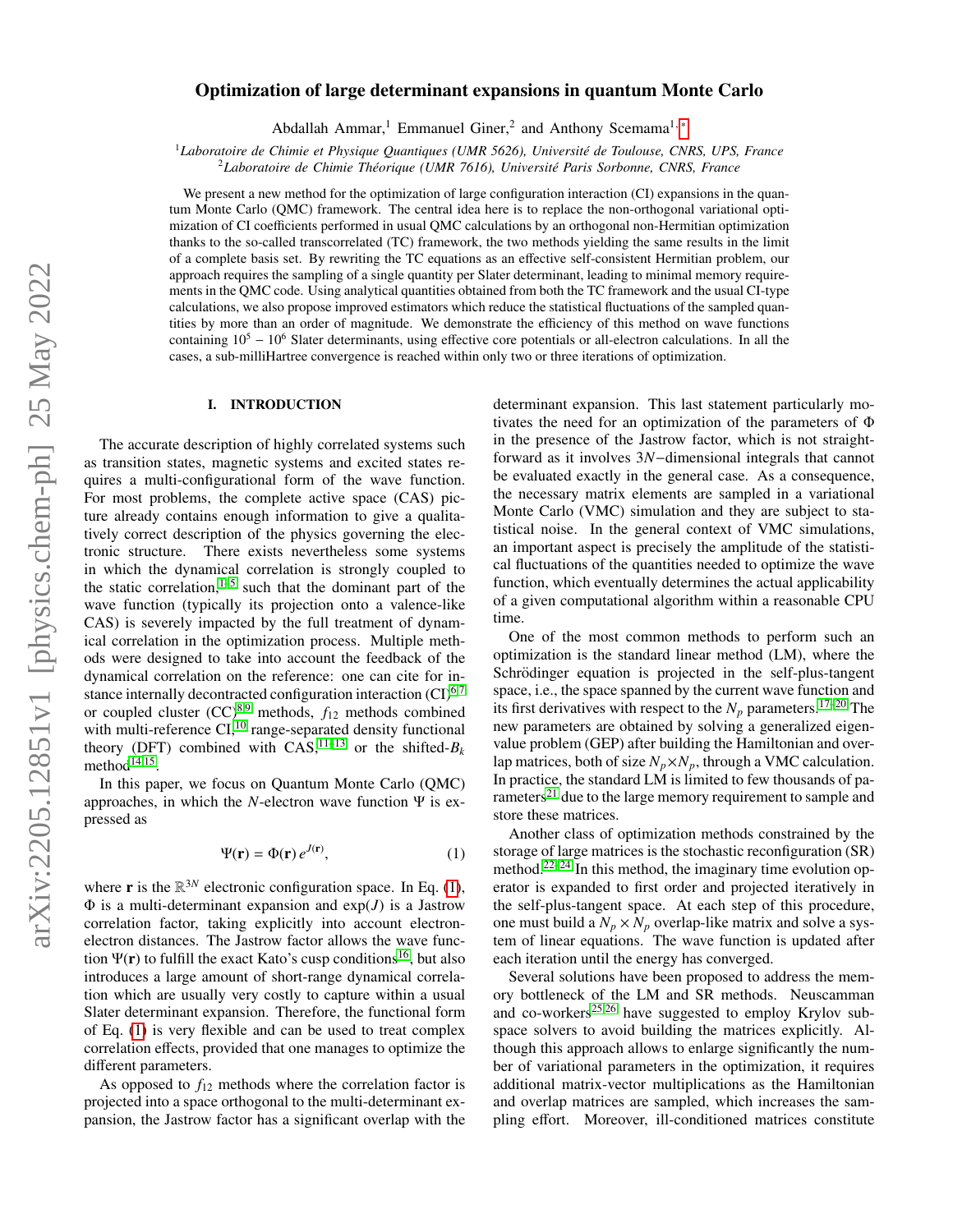a challenge in the  $LM.^{27}$  $LM.^{27}$  $LM.^{27}$  A similar strategy relies on the Jacobi-Davidson method,<sup>[28–](#page-12-6)[30](#page-12-7)</sup> which generalizes Davidson's method.[31](#page-12-8) Recently, a variant of the LM, termed the blocked linear method (BLM), has been introduced to alleviate the difficulties of storing large matrices.[27](#page-12-5)

At the other end of the scale, the gradient descent (GD) ap-proaches<sup>[32](#page-12-9)</sup> have a smaller memory footprint as the required storage scales linearly with the number of parameters. These approaches exploit the recent developments in the field of deep-learning algorithms of neural networks and make use of some adaptive GD flavours to perform the optimization di-rectly.<sup>[33](#page-12-10)[–37](#page-12-11)</sup> In their recent work<sup>[38](#page-12-12)</sup>, Otis and Neuscamman have presented a comparison between LM and GD techniques, and they have developed a hybrid scheme which combines BLM and GD methods.

In this work we focus on the optimization of the CI coefficients, in view of optimizing very large CI expansions for an arbitrary choice of Jastrow factor. For this purpose, we present an iterative scheme to optimize the wave function by combining VMC and the transcorrelated (TC) approach, motivated by i) the fact that the TC formalism doesn't require the sampling of the overlap matrix and ii) that the VMC and TC approaches lead to the same wave function in the limit of a complete basis set.

In the TC framework the correlation effects brought by the Jastrow factor are incorporated directly in the original Hamiltonian through a similarity transformation  $\hat{H}_{\text{TC}} = e^{-\hat{f}} \hat{H} e^{\hat{f}}$ . This approach, originally proposed by Hirschfelder to remove electron-electron poles from the original Hamiltonian,<sup>[39](#page-12-13)</sup> was then further developed by Boys and Handy who referred to it as a *TC method* where the authors optimize both the Jastrow factor and the orbitals of a single Slater determinant.[40–](#page-12-14)[45](#page-12-15) The TC method was then further developed in the beginning of the  $2000$ 's by Ten-No<sup>[46–](#page-12-16)[48](#page-12-17)</sup> and co-workers through the use of a universal correlation factor (*i.e.* the same correlation factor for all systems) with a relatively flexible form for the wave function expansion (such as perturbation theory or linearized coupled cluster). Developments using VMC to compute the variance of the TC Hamiltonian in order to remain within a variational framework were carried by Umezawa and co-workers $49-54$  $49-54$ . A recent renewal of the TC methods were brought by Alavi and coworkers where they used a flexible form for both the correlation factor and the wave function<sup>[55–](#page-12-20)[57](#page-12-21)</sup> thanks to the use of a version of the full con-figuration interaction quantum Monte Carlo (FCIQMC)<sup>[58,](#page-12-22)[59](#page-12-23)</sup> method adapted for a non-Hermitian Hamiltonian containing up to three-electron interactions.

The algorithm exposed here proposes to bypass the usual VMC optimization, and use instead the TC method to optimize the CI coefficients of Jastrow-Slater wave functions for an arbitrary Jastrow factor. To do so, we reformulate the non-Hermitian TC approach in terms of an Hermitian selfconsistent dressing of the standard Hamiltonian  $\hat{H}$ <sup>n</sup> which accounts for the effect of the Jastrow factor. These equations are then projected in a basis of Slater determinants, and as the scheme is Hermitian, the standard Davidson algorithm can be employed to optimize the wave function. The advantage of the present scheme is that one samples the action of the dressed Hamiltonian on the CI vector, which requires the sampling of a single quantity per CI coefficient, leading to a minimal memory footprint. The convergence to the chemical accuracy of the self-consistent procedure is reached with typically two or three iterations. Another interesting aspect of the present scheme is that the sampled dressing matrix has a zero-variance property which leads to relatively small fluctuations as compared to the estimators used in the LM, and the fluctuations can be further reduced by introducing the deterministic computation of an auxiliary TC Hamiltonian.

The paper is organized as follows. In section [II,](#page-1-0) we discuss the most common schemes used to optimize CI coefficients in the presence of a Jastrow factor. We then give in Sec. [III](#page-2-0) the description of our new algorithm: in Sec. [III A](#page-2-1) we provide a brief description of the TC formalism and its connection with VMC, we present the general ideas of our optimization scheme for large CI expansions in Sec. [III B](#page-3-0) and present in Sec. [III C](#page-4-0) the different numerical strategies employed to compute the dressing elements with minimal statistical fluctuations. In Sec. [IV,](#page-6-0) we present numerical tests validating the present approach. In Sec. [IV A](#page-6-1) we test the feasibility of the present approach on the Beryllium atom together with the actual impact of the incompleteness of the *N*-electron basis set. Finally, in Sec. [IV B](#page-7-0) we optimize several CI expansions for small molecules made of a few hundred thousand Slater determinants.

# <span id="page-1-0"></span>II. WAVE FUNCTION OPTIMIZATION IN THE PRESENCE OF A JASTROW FACTOR

### A. General context

Consider a ground-state *N*-electron wave function Φ expressed in a basis of Slater determinants  $B = \{D_I, 1 \le I \le N_{4} \}$  obtained with orthonormal spin-orbitals  $N<sub>det</sub>$  obtained with orthonormal spin-orbitals

<span id="page-1-1"></span>
$$
\Phi(\mathbf{r}) = \sum_{I=1}^{N_{\text{det}}} c_I D_I(\mathbf{r}), \qquad (2)
$$

where  $N_{\text{det}}$  is the number of determinants. In the QMC framework, a relatively cheap and efficient way of increasing the amount of correlation energy described by the wave function is to introduce a Jastrow factor  $J(\mathbf{r})$ , which captures shortrange effects that cannot be easily described by the finite determinant basis set

<span id="page-1-2"></span>
$$
\Psi(\mathbf{r}) = \Phi(\mathbf{r}) e^{J(\mathbf{r})} = \sum_{I=1}^{N_{\text{det}}} c_I D_I(\mathbf{r}) e^{J(\mathbf{r})},
$$
(3)

where, generally,  $J(r)$  is a function of electron-nuclear, electron-electron, and electron-electron-nuclear distances. Because of the large overlap between the Jastrow factor and the determinant basis B, the optimal CI coefficients are not those obtained by simply minimizing the variational energy of the wave function of Eq. [\(2\)](#page-1-1). Our goal in this work is to implement an efficient scheme to optimize the CI coefficients for large  $N_{\text{det}}$  in the presence of a general Jastrow factor  $J(\mathbf{r})$ .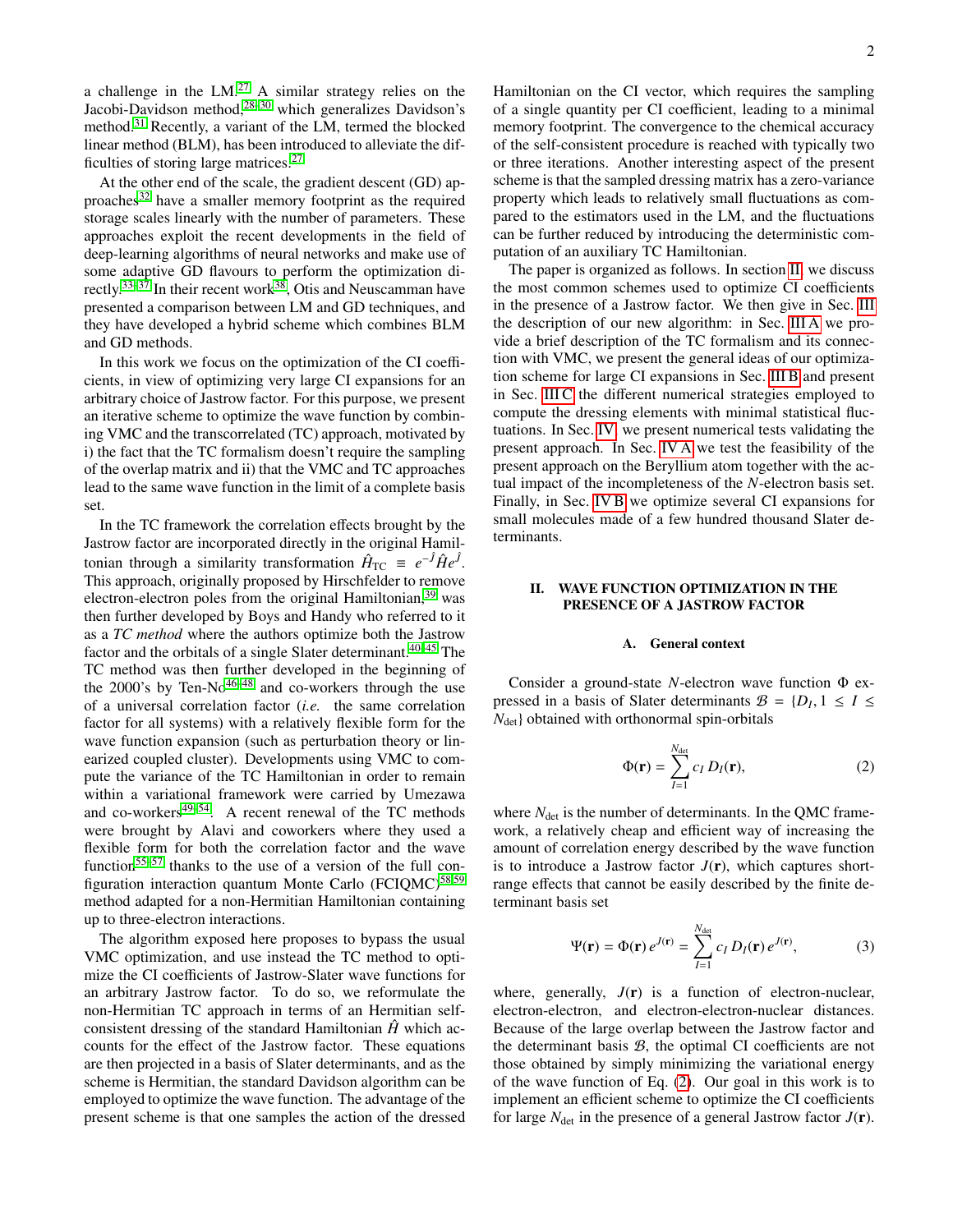Two methods widely used to perform such an optimization, the LM and SR, are briefly discussed in this section.

#### B. Linear method

The most natural way to optimize the CI coefficients is to express the CI problem in the basis of determinants augmented by a Jastrow factor  $B_J = \{D_I e^J, 1 \le I \le N_{\text{det}}\}$ . This basis is not orthonormal, so in addition to the Hamiltonian matrix elements

$$
H_{IK} = \langle D_I e^J | \hat{H} | D_K e^J \rangle, \qquad (4)
$$

one needs also to compute the overlap matrix elements

$$
S_{IK} = \left\langle D_I \, e^J \middle| D_K \, e^J \right\rangle. \tag{5}
$$

As the forms commonly used for the Jastrow factor are too complicated to integrate analytically, these 3*N*-dimensional integrals need to be sampled using a VMC sampling:

$$
H_{IK} = \left\langle \frac{D_I e^J}{\Psi} \frac{\hat{H} \left( D_K e^J \right)}{\Psi} \right\rangle_{\Psi^2}, \tag{6}
$$

$$
S_{IK} = \left\langle \frac{D_I e^J}{\Psi} \frac{D_K e^J}{\Psi} \right\rangle_{\Psi^2},\tag{7}
$$

where  $\langle \ldots \rangle_{\Psi^2}$  denotes the stochastic average over the Monte Carlo samples drawn with the 3N-dimensional density  $\Psi^2$ .

The CI problem can now be solved as a GEP

<span id="page-2-3"></span>
$$
HC = ES C.
$$
 (8)

Provided that the Jastrow factor is kept constant, solving this GEP provides directly the best variational coefficients in the basis  $B<sub>J</sub>$ . However, several difficulties are encountered in this approach. The statistical errors obtained from the VMC calculation on  $H_{IK}$  and  $S_{IK}$  can be important, and frequently larger than the matrix element itself, leading to an effective optimization of only a reduced set of the parameters of the wave function. Therefore, this approach is in practice limited by the expensive memory requirements for the storage of the sampled matrices **H** and **S**.

The memory cost scales as  $O(N_{\text{det}}^2)$ , so when the number of parameters becomes as large as a few thousands this simple approach becomes prohibitive. A first solution to this memory bottleneck is to employ a Krylov subspace solver to eschew building **H** and **S** explicitly.<sup>[25](#page-12-3)</sup> This improvement has lead to the optimization of up to  $5 \times 10^5$  variational parameters. The BLM is an alternative approach<sup>[27](#page-12-5)</sup> in which the space of determinants  $B_J$  is divided into  $N_b$  blocks. A GEP is solved in each block to generate a set of *N<sup>k</sup>* eigenvectors. Those eigenvectors are then fixed and employed as directions to find a new direction for the full space  $B_J$ . The memory cost of this approach scales approximately as  $O(N_{\text{det}}^2/N_b)$ . The BLM was recently applied in combination with GD methods.[38](#page-12-12)

### C. Stochastic reconfiguration

The SR is an alternative method where the wave function is iteratively improved by applying the first order expansion of the imaginary time evolution operator  $\exp(-\tau \hat{H}) \approx$  $(1 - \tau \hat{H})^{22-24}$  $(1 - \tau \hat{H})^{22-24}$  $(1 - \tau \hat{H})^{22-24}$  Instead of solving a GEP one has to solve a set of  $N_{\text{det}}$  linear equations

<span id="page-2-2"></span>
$$
\overline{\mathbf{S}}\,\delta\mathbf{c} = -\frac{\tau}{2}\,\mathbf{g},\tag{9}
$$

where

$$
\overline{S}_{IK} = S_{IK} - \left\langle \frac{D_I e^J}{\Psi} \right\rangle_{\Psi^2} \left\langle \frac{D_K e^J}{\Psi} \right\rangle_{\Psi^2}
$$
(10)

$$
g_I = 2\left[ \left\langle \frac{D_I e^J}{\Psi} \frac{\hat{H} \Psi}{\Psi} \right\rangle_{\Psi^2} - \left\langle \frac{\hat{H} \Psi}{\Psi} \right\rangle_{\Psi^2} \left\langle \frac{D_I e^J}{\Psi} \right\rangle_{\Psi^2} \right].
$$
 (11)

In its original formulation, the SR required storing an overlap-like matrix of  $N_{\text{det}} \times N_{\text{det}}$  dimension which restricts the optimization to a few thousand coefficients. However, this memory bottleneck can be bypassed by using a conjugate gradient iterative solver to solve Eq.  $(9)$ .<sup>[25](#page-12-3)</sup> In this scheme, the explicit matrix  $\overline{S}$  is not required, but one needs to store instead Monte Carlo samples over *M* steps making the storage become  $O(M \times N_p)$ . This improvement allowed to optimize CI expansions of few hundred thousand parameters. $60,61$  $60,61$ 

### <span id="page-2-0"></span>III. USING THE TRANSCORRELATED FORMALISM TO APPROXIMATE VMC

In this section, we present a new iterative scheme for the optimization of large CI expansions in the presence of an arbitrary Jastrow factor. This approach lies in the framework of Krylov subspace solvers. The memory requirement of the algorithm is minimal and scales as  $O(N_{\text{det}})$ , the convergence within chemical accuracy is reached typically in two or three iterations, and the method takes advantage of improved estimators which drastically reduce statistical fluctuations. In Sec. [III A](#page-2-1) we present the main idea of our approach, in Sec. [III B](#page-3-0) we expose the general iterative scheme used to optimize the wave functions, and in Sec. [III C](#page-4-0) we detail the different strategies to reduce the statistical fluctuations.

### <span id="page-2-1"></span>A. General idea

In the TC formalism, the effect of the Jastrow factor is incorporated in the Hamiltonian through a similarity transformation<sup>39-[45](#page-12-15)</sup>

$$
\hat{H}_J \equiv e^{-\hat{J}} \hat{H} e^{\hat{J}}.
$$
 (12)

Therefore, solving exactly the Schrödinger equation

$$
\hat{H}\Psi = E\Psi,\tag{13}
$$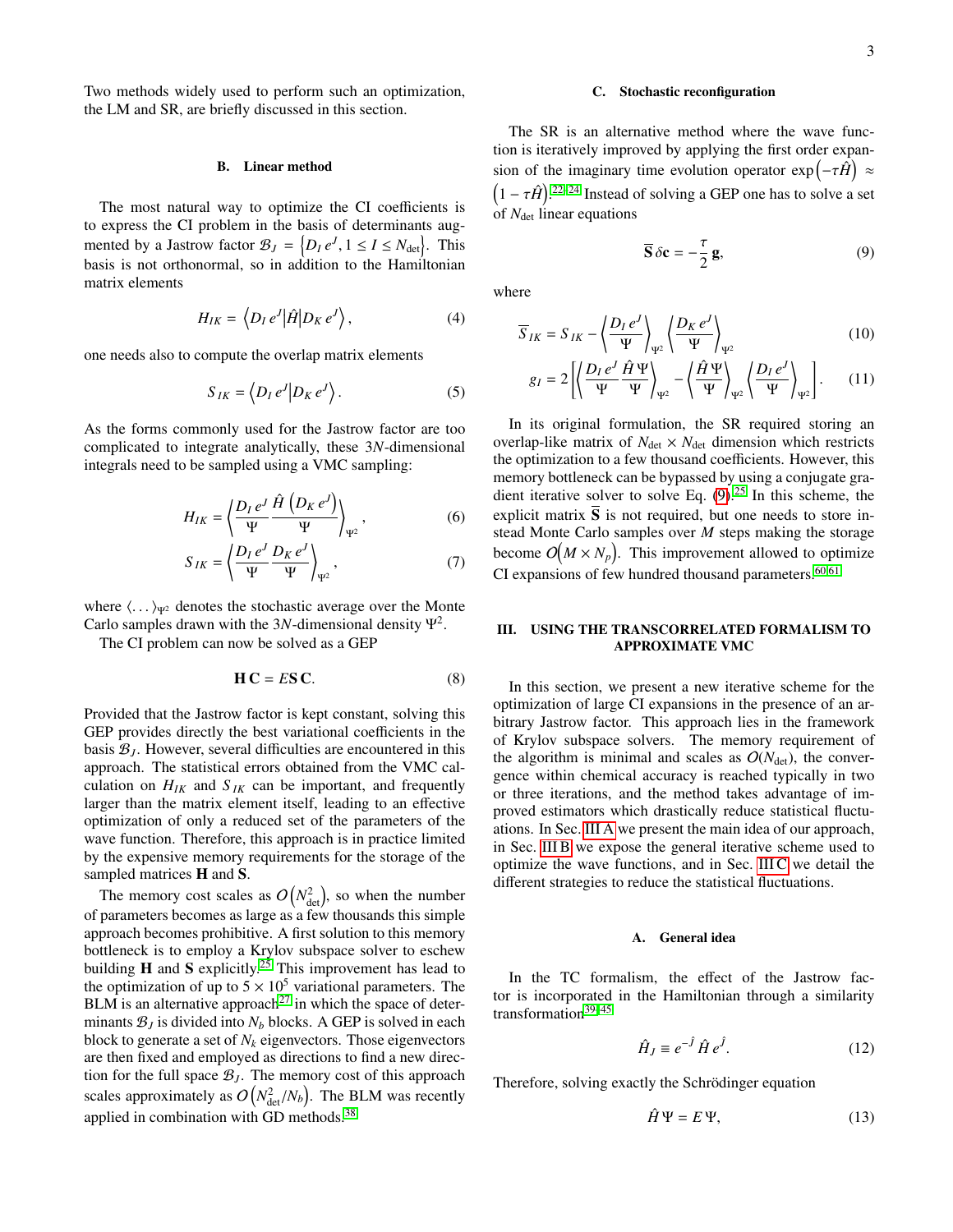with a wave function  $\Psi(\mathbf{r}) = \Phi(\mathbf{r}) e^{J(\mathbf{r})}$  as defined in Eq. [\(3\)](#page-1-2) is equivalent to solve the TC eigenvalue equation

$$
\hat{H}_J \, \Phi = E \, \Phi,\tag{14}
$$

in the limiting case where Φ is expanded in a complete *N*electron basis set. The effective TC Hamiltonian can be written as

$$
\hat{H}_J = \hat{H} + \hat{\Delta}_J,\tag{15}
$$

with

<span id="page-3-1"></span>
$$
\hat{\Delta}_J = -\frac{1}{2} \sum_{i=1}^N \left[ \nabla_i^2 J + \mathbf{\nabla}_i J \cdot \mathbf{\nabla}_i J + 2 \mathbf{\nabla}_i J \cdot \mathbf{\nabla}_i \right].
$$
 (16)

Note that the  $\hat{\Delta}_J$  operator is non-Hermitian due to the gradient operator in the last term of Eq. [\(16\)](#page-3-1). As a consequence each eigenvalue is associated with a couple of left and right eigenvectors, and the variational principle does not apply anymore in the sense that there is no functional *F*[Φ] of a *N*-electron  $|\Phi\rangle$  satisfying  $F[\Phi] \ge E_0$  where  $E_0$  is the exact ground state energy.

The central idea of this paper is to use the TC framework to optimize a CI wave function rather than the usual VMC framework. The main technical differences between the TC and the VMC approaches are first that in the TC framework the CI problem is expressed in an orthonormal basis, and secondly that the TC Hamiltonian involves *at most* three-electron interactions. Indeed, in the usual VMC approach the CI problem is solved in the non-orthonormal basis of determinants multiplied by the Jastrow factor, and the matrix elements of the Hamiltonian involve up to *N*-electron interactions.

These two approaches are nevertheless not equivalent when working with an incomplete basis set. Provided a given Jastrow factor *J*, if one uses an incomplete set of Slater determinants  $\mathcal{B}$  and the associated projector  $\hat{P}_{\mathcal{B}}$  to project the TC equation and the VMC equation, one obtains the following projected operators

$$
\hat{H}_{\rm TC}^{\mathcal{B}} = \hat{P}_{\mathcal{B}} e^{-\hat{f}} \hat{H} e^{\hat{f}} \hat{P}_{\mathcal{B}},\tag{17}
$$

$$
\hat{H}^{\mathcal{B}}_{\text{VMC}} = \hat{P}_{\mathcal{B}} e^{+\hat{J}} \hat{H} e^{\hat{J}} \hat{P}_{\mathcal{B}},\tag{18}
$$

which differ only by the sign in the first exponential. In the limit of a complete *N*-electron basis, the TC equation and the Hermitian non-orthogonal GEP of Eq. [\(8\)](#page-2-3) lead to the same eigenvectors and eigenvalues. However, as shown in the ap-pendix (see Sec. [VI\)](#page-10-0) the right-eigenvectors of  $\hat{H}_{\text{TC}}^{\mathcal{B}}$  do not coincide with the eigenvectors of  $\hat{H}_{\text{VMC}}^{\mathcal{B}}$ , although being usually very close. This means that the former is not optimal in the sense of the variational energy. Nonetheless, the statistical fluctuations induced by the finite sampling of the matrix elements of  $\hat{H}_{\text{VMC}}^{\mathcal{B}}$  are such that in practice it is very hard to obtain either the exact optimum in VMC, and as we shall see in the Sec. [IV A,](#page-6-1) the numerical solutions of the TC and VMC problems are close enough to be indistinguishable within reasonable statistical fluctuations.

# <span id="page-3-0"></span>B. Obtaining right-eigenvectors with a Hermitian dressing of the Hamiltonian

Working in a TC framework implies that one needs to rely on non-Hermitian variants of the Davidson algorithm<sup>[62](#page-12-26)</sup> to obtain the ground state eigenvector. In the present section we describe an alternative procedure to obtain a given eigenstate of the TC Hamiltonian involving an effective non-linear Hermitian Hamiltonian, which can then be easily used with a standard Hermitian eigensolver. This idea was initially proposed in the context of single-reference coupled cluster, $63$  and fur-ther extended to multi-reference coupled cluster<sup>[64](#page-12-28)</sup> and to the application of the shifted- $B_k$  method to selected CI.<sup>[15](#page-11-11)</sup>

We denote here the projection of the TC Hamiltonian in the basis of Slater determinants  $\mathcal{B}$  by the matrix  $\bar{H}$ , and we use an iterative scheme to obtain a specific right-eigenstate of  $\bar{H}$ . The main idea is to iteratively build a state-specific Hermitian effective Hamiltonian  $\tilde{H}^{(\Phi)}$  which has, at convergence, the same eigenvalue and eigenvector as  $\bar{H}$  for the desired state. Remark that as the present scheme is state-specific, all the other eigenvectors and eigenvalues of  $\tilde{H}^{(\Phi)}$  are not considered, and hence they are allowed to be different from those of  $\overline{H}$ .

We search for a symmetric dressing matrix  $\Delta^{(\Phi)}$  parameterized by  $\Phi$  such that

$$
\tilde{\mathbf{H}}^{(\Phi)} \Phi = \left( \mathbf{H} + \Delta^{(\Phi)} \right) \Phi = \bar{\mathbf{H}} \Phi.
$$
 (19)

The simplest solution is a diagonal dressing matrix:

<span id="page-3-2"></span>
$$
\Delta_{II}^{(\Phi)} = \frac{V_I}{c_I} \; ; \; \Delta_{I,J \neq I}^{(\Phi)} = 0 \tag{20}
$$

obtained from the *dressing vector*  $V^{(\Phi)}$  defined as

$$
V_I^{(\Phi)} = \sum_{K=1}^{N_{\text{det}}} \left( \bar{\mathbf{H}}_{IK} - \mathbf{H}_{IK} \right) c_K.
$$
 (21)

Iteratively dressing the Hamiltonian using the previously obtained eigenvector converges to the desired solution.

Nevertheless, using Eq. [\(20\)](#page-3-2) is numerically unstable since the coefficients  $c_I$  can be zero, or extremely small. Instead, we propose to use a column dressing in column *L*, chosen because  $|c_L|$  has the largest magnitude among all coefficients:

$$
\Gamma_{IL}^{(\Phi)} = \frac{V_I^{(\Phi)}}{c_L} \; ; \; \Delta_{I,J \neq L}^{(\Phi)} = 0 \tag{22}
$$

Then, we build the symmetric matrix  $\Delta^{(\Phi)}$  such that  $\Delta_{LI}^{(\Phi)}$  =  $\Delta_{IL}^{(\Phi)} = \Gamma_{IL}^{(\Phi)}$ . Doing this, the effect of the Jastrow factor is counted twice, and the double-counting can be removed by introducing an extra term in the diagonal element cancelling out the double counting:

$$
\begin{cases}\n\Delta_{LL}^{(0)} = 2 \Gamma_{LL}^{(0)} - \sum_{K=1}^{N_{\text{det}}} \Gamma_{KL} c_K / c_L \\
\Delta_{LI}^{(0)} = \Delta_{IL}^{(0)} = \Gamma_{IL}^{(0)} & I \neq L \\
\Delta_{IK}^{(0)} = \Delta_{KI}^{(0)} = 0 & I \neq L, K \neq L\n\end{cases}
$$
\n(23)

As a result, the dressing matrix  $\mathbf{\Delta}^{(\Phi)}$  and thus, the matrix  $\mathbf{\tilde{H}}^{(\Phi)}$ to be diagonalized is symmetric.

To summarize, given a Jastrow factor and a CI wave function Φ,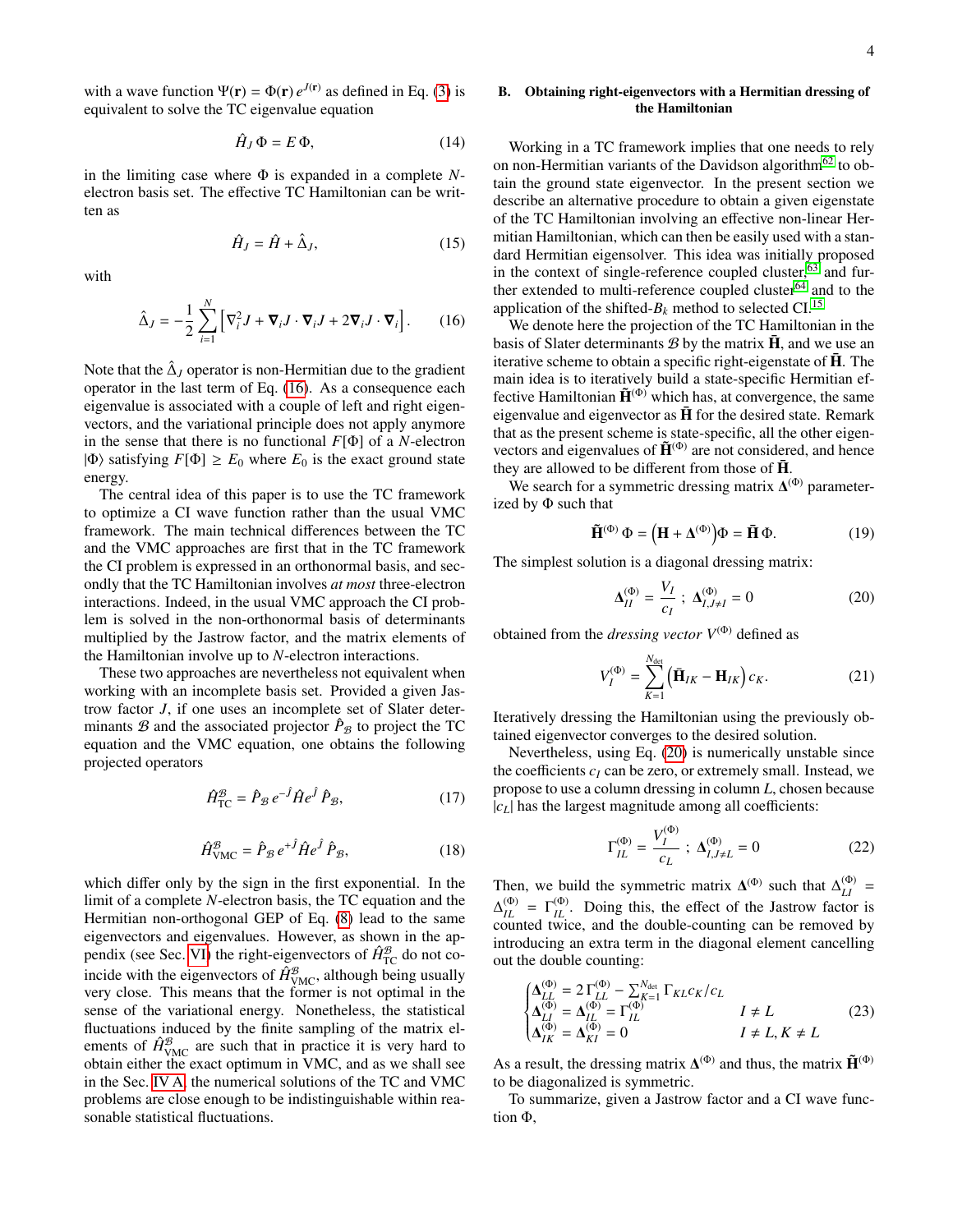- 1. within a VMC calculation, we sample the dressing vector  $V^{\Phi}$  and the variational energy,
- 2. we build the matrix elements of  $\tilde{H}^{(\Phi)}$  by combining the matrix elements of  $H$  with the sampled quantities
- 3. we employ Davidson's algorithm to extract the ground state right eigenvector of the matrix  $\tilde{H}^{(\Phi)}$ , and we update the wave function Φ.

These steps are iterated until convergence. Note that only the  $N_{\text{det}}$  elements  $\Gamma_{IL}$  need to be sampled in QMC. All the other required quantities (H*IK*) can be obtained with standard deterministic computational chemistry codes.

## <span id="page-4-0"></span>C. Calculation of the dressing elements

#### *1. Naive estimators*

The integrals required to build the dressing elements  $\Delta^{(\Phi)}$ are

<span id="page-4-1"></span>
$$
\gamma_I^{(\Psi)} = \langle D_I | \hat{H}_J | \Phi \rangle - \langle D_I | \hat{H} | \Phi \rangle, \tag{24}
$$

and the second term of the right-hand side of Eq. [\(24\)](#page-4-1) can be evaluated analytically for Gaussian-type one-electron orbitals. The calculation of the first term of the right-hand side of Eq. [\(24\)](#page-4-1) is however not trivial since it cannot be calculated in closed form for a general functional form of the Jastrow factor. It involves three-electron integrals which can be rather expensive and it requires the storage of six-index quantities. We will show in this section how these integrals can be effectively evaluated in a VMC framework.

The most basic estimator to evaluate the integrals

$$
\alpha_I^{(\Psi)} = \left\langle D_I | \hat{H}_J | \Phi \right\rangle \tag{25}
$$

in a VMC sampling is

<span id="page-4-2"></span>
$$
a_{I}^{(\Psi)}(\mathbf{r}) = \frac{D_{I}(\mathbf{r})}{\Phi(\mathbf{r})} E_{\text{loc}}^{(J)}(\mathbf{r}),
$$
\n(26)

where the local energy is defined as

$$
E_{\text{loc}}^{(J)}(\mathbf{r}) = \frac{\hat{H}_J \Phi(\mathbf{r})}{\Phi(\mathbf{r})} = \frac{\hat{H} \left( \Phi(\mathbf{r}) e^{J(\mathbf{r})} \right)}{\Phi(\mathbf{r}) e^{J(\mathbf{r})}},
$$
(27)

and  $\Phi^2$  is the density used to draw the samples of *M* configurations:

$$
\left\langle a_{I}^{(\Psi)}\right\rangle_{\Phi^{2}} \equiv \frac{1}{M} \sum_{i=1}^{M} a_{I}^{(\Psi)}(\mathbf{r}_{i}) \xrightarrow[M \to \infty]{} a_{I}^{(\Psi)}.\tag{28}
$$

In order to reduce the fluctuations on the dressing elements, we will present two improved estimators based on the socalled *control variates* technique[65,](#page-12-29)[66](#page-12-30). The general idea is to combine the estimator of Eq [\(26\)](#page-4-2) with a correlated function in the 3*N*-dimensional space of which the integral can be evaluated in a deterministic way.

#### *2. Improved estimator*

Consider the modified electronic Hamiltonian

$$
\hat{H}_V = \hat{T} + \hat{V}_{\text{n-e}} + \sum_{i < j} V(r_{ij}) \tag{29}
$$

where  $r_{ij} = |\mathbf{r}_i - \mathbf{r}_j|$ ,  $\hat{T}$  is the usual kinetic operator,  $\hat{V}_{n-e}$  is the Coulomb interaction between electrons and nuclei, and  $V(r_{ij})$ is a model potential for electron-electron interaction which allows an efficient and deterministic evaluation of integrals in a Slater determinant basis  $\langle D_I | V | D_J \rangle$ . The local energy associated with this potential reads

$$
E_{\text{loc}}^{(V)}(\mathbf{r}) = \frac{\hat{H}_V \Phi(\mathbf{r})}{\Phi(\mathbf{r})}.
$$
 (30)

The first improved estimator we propose is

<span id="page-4-3"></span>
$$
\overline{a}_{I}^{(V)}(\mathbf{r}) = \frac{D_{I}(\mathbf{r})}{\Phi(\mathbf{r})} \left( E_{\text{loc}}^{(J)}(\mathbf{r}) - E_{\text{loc}}^{(V)}(\mathbf{r}) \right) + \overline{\beta}_{I}^{(V)},\tag{31}
$$

where the control variate integrals

$$
\overline{\beta}_I^{(V)} = \left\langle D_I \middle| \hat{H}_V \middle| \Phi \right\rangle \tag{32}
$$

are analytically known, *i.e.* with zero statistical fluctuations.

We have first used the pure Coulomb potential for the dressing:

<span id="page-4-4"></span>
$$
V_1(r_{ij}) = \frac{1}{r_{ij}}.\tag{33}
$$

This boils down to using the usual Coulomb integrals as a reference. If no Jastrow factor is used,  $\hat{H}_J = \hat{H}$  and  $\overline{a}_I^{(V)}(\mathbf{r}) =$ of the fluctuations of  $\overline{a}_I^{(V)}$  to increase with the complexity of  $I_I^{(V)}$  with zero variance. Therefore, we expect the magnitude the Jastrow factor, even though the fluctuations are expected to remain small.

Although the estimator of Eq. [\(31\)](#page-4-3) has lower fluctuations than the bare estimator (Eq. [\(26\)](#page-4-2)), one can notice that, as long as the Jastrow factor  $J(r)$  satisfies the cusp conditions, the local energy  $E_{\text{loc}}^{(J)}(\mathbf{r})$  does not diverge when  $r_{12} \rightarrow 0$ . Therefore the introduction of the usual local energy  $E_{\text{loc}}^{(V)}(\mathbf{r})$  in  $\overline{a}_{I}^{(V)}(\mathbf{r})$  introduces a divergence when  $r_{12} \rightarrow 0$  due to the bare Coulomb potential. To eliminate this problem, one can simply replace the bare Coulomb potential by a repulsive non-divergent potential and we propose here to use the long-range component of the potential commonly used in range-separated DFT:<sup>[67](#page-12-31)</sup>

<span id="page-4-5"></span>
$$
V_2(r_{ij}) = \frac{\text{erf}\left(\mu r_{ij}\right)}{r_{ij}}.\tag{34}
$$

As such a potential is used here only to reduce the fluctuations of  $\overline{a}_i^{(V)}(\mathbf{r})$ , the choice of the parameter  $\mu$  is arbitrary and does not introduce any bias, so it can be optimized to minidoes not introduce any bias, so it can be optimized to minimize the fluctuations of  $\overline{a}_I^{(V)}$ . As opposed to range-separated DFT where the common choice for  $\mu$  is 1/2, here we use large values of  $\mu$  (typically larger than 10), such that the model potential becomes close to the Coulomb potential, but without the divergence. As expected, we have observed that  $V_2$  further reduces the fluctuations of the sampled quantities.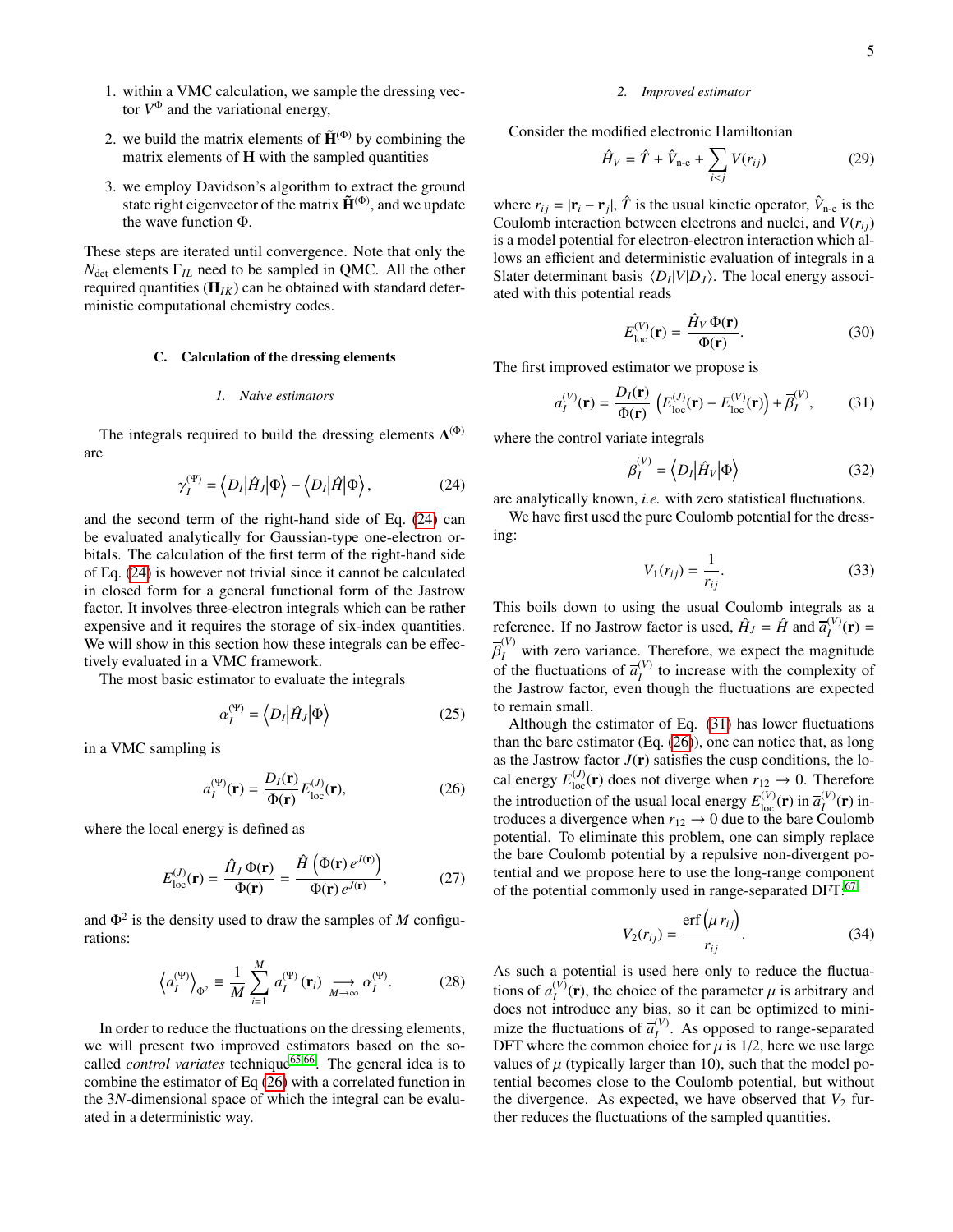### *3. Further improved estimator*

In order to propose a further improved estimator we introduce an auxiliary Jastrow factor  $J$  which depends on a set of parameters {p}, such that the corresponding TC Hamiltonian

$$
\hat{H}_{\mathcal{J}} \equiv e^{-\mathcal{J}(\mathbf{p})} \hat{H} e^{\mathcal{J}(\mathbf{p})},\tag{35}
$$

allows a deterministic calculation for the integrals in the basis of determinants. With such a Jastrow factor, we can define the zero-variance (ZV) estimator

<span id="page-5-1"></span>
$$
\overline{\overline{a}}_I(\mathbf{r}) = \frac{D_I(\mathbf{r})}{\Phi(\mathbf{r})} \left( E_{\text{loc}}^{(J)}(\mathbf{r}) - E_{\text{loc}}^{(J)}(\mathbf{r}) \right) + \overline{\overline{\beta}}_I, \tag{36}
$$

with

$$
E_{\text{loc}}^{(\mathcal{J})}(\mathbf{r}) = \frac{\hat{H}_{\mathcal{J}} \Phi(\mathbf{r})}{\Phi(\mathbf{r})},\tag{37}
$$

and

$$
\overline{\overline{\beta}}_I = \left\langle D_I \middle| e^{-\mathcal{J}(\mathbf{p})} \hat{H} e^{\mathcal{J}(\mathbf{p})} \middle| \Phi \right\rangle. \tag{38}
$$

While the Jastrow factor  $\mathcal T$  is selected to mimic  $J$ , by optimizing the parameters p, the statistical fluctuations of the estimators of interest can be significantly reduced.<sup>[68](#page-12-32)</sup>

The control variate quantities  $\beta_I$  can be prohibitively expen-<br>Le to calculate, even in close form, due to the three-electrons sive to calculate, even in close form, due to the three-electrons terms (which generate a six-index tensor) inherent to any TC Hamiltonian. To avoid this complexity, we introduce the modified local energy

$$
\epsilon_{\text{loc}}^{(\mathcal{J})}(\mathbf{r}) = E_{\text{loc}}^{(\mathcal{J})}(\mathbf{r}) - E_{3-\text{e}}^{(\mathcal{J})}(\mathbf{r}) \tag{39}
$$

where we have dropped the three-electron contributions involved in the computation of the local energy  $E_{3-\epsilon}^{(J)}$  $\mathcal{L}_{3-e}^{(J)}$ . Therefore, the improved estimator becomes

<span id="page-5-0"></span>
$$
\tilde{a}_I(\mathbf{r}) = \frac{D_I(\mathbf{r})}{\Phi(\mathbf{r})} \left( E_{\text{loc}}^{(J)}(\mathbf{r}) - \epsilon_{\text{loc}}^{(J)}(\mathbf{r}) \right) + \tilde{\beta}_I, \tag{40}
$$

with

$$
\tilde{\beta}_I = \left\langle D_I \middle| e^{-\mathcal{J}(\mathbf{p})} \hat{H} e^{\mathcal{J}(\mathbf{p})} - E_{3-\mathrm{e}}^{(\mathcal{J})} \middle| \Phi \right\rangle. \tag{41}
$$

Note that the estimator of Eq. [\(40\)](#page-5-0) is not biased since the three-electron terms arising from the Jastrow factor  $J(\mathbf{r})$  are taken into account in  $\tilde{a}_I(\mathbf{r})$ , and the use of  $\epsilon_{\rm loc}^{(J)}(\mathbf{r})$  in Eq. [\(40\)](#page-5-0) is only here to reduce the fluctuations. Therefore, the set of is only here to reduce the fluctuations. Therefore, the set of parameters  $\{p\}$  can still be optimized to minimize the variance of the dressing elements. One way to do that is, for instance, through minimizing the sum of the variance of integrals weighted with the squared CI coefficients:

<span id="page-5-2"></span>
$$
\sum_{I=1}^{N_{\text{det}}} c_I^2 \operatorname{Var}(\tilde{a}_I) = \operatorname{Var}\left(E_{\text{loc}}^{(J)} - \epsilon_{\text{loc}}^{(J)}\right). \tag{42}
$$

### *4. Choice of* J *for further improved estimators*

Several correlation factors that allow a deterministic calculation of integrals have been proposed in the literature of TC methods.[46](#page-12-16)[,47,](#page-12-33)[69](#page-12-34)[,70](#page-12-35) We chose here to consider a two-electron Jastrow factor accounting for the cusp condition and the shortrange part of the Coulomb hole, together with a one-body Jastrow factor which allows to compensate for the effect of the two-body Jastrow on the one-body density. Therefore, the general form of such a Jastrow factor reads

$$
\mathcal{J} = \sum_{i < j}^{N} u(r_{ij}; \mu) - \sum_{i=1}^{N} \sum_{A=1}^{M} v(r_{iA}; \beta_A), \tag{43}
$$

where,  $M$  is the number of nuclei,  $r_{iA}$  is the distance between the *i*−th electron and the *A*−th nucleus, and  $\{\beta_A\}$  are some positive parameters.

Regarding the two-electron Jastrow factor, we used the recently proposed correlation factor tuned by a single-parameter<sup>[70](#page-12-35)</sup>

$$
u(r_{ij};\mu) = \frac{r_{ij}}{2} \left[1 - \text{erf}\left(\mu r_{ij}\right)\right] - \frac{\exp\left[\left(\mu r_{ij}\right)^{2}\right]}{2\sqrt{\pi}\mu},\qquad(44)
$$

which imposes the electron-electron cusp conditions and whose corresponding TC Hamiltonian reproduces the effective Hamiltonian of RSDFT at leading-order in  $1/r_{ij}$ . The explicit form of the TC Hamiltonian obtained with such a Jastrow factor was given in Ref. [70.](#page-12-35)

Turning now to the one-body Jastrow factor chosen in the present work, its functional form reads

$$
v(r_{iA}; \beta_A) = 1 - \exp\left(-\beta_A r_{iA}^2\right). \tag{45}
$$

Within these definitions, the TC Hamiltonian corresponding to  $\mathcal J$  is given by

$$
\hat{H}_{\mathcal{J}} = \hat{H} - \sum_{i} \hat{v}[\{\beta_A\}](\mathbf{r}_i) - \sum_{i < j} (\hat{K}[\mu](\mathbf{r}_i, \mathbf{r}_j) + \hat{V}[\{\beta_A\}](\mathbf{r}_i, \mathbf{r}_j))
$$
\n
$$
- \sum_{i < j < k} \hat{L}[\mu](\mathbf{r}_i, \mathbf{r}_j, \mathbf{r}_k), \tag{46}
$$

where the analytical expressions of the additional terms with respect to  $\hat{H}$  are

$$
\hat{\nu}[\{\beta_A\}](\mathbf{r}_i) = -\sum_A \beta_A e^{-\beta_A r_{iA}^2} \left[3 - 2\beta_A r_{iA}^2 + 2(\mathbf{r}_i - \mathbf{R}_A) \cdot \nabla_i\right] + 2\left[\sum_A \beta_A e^{-\beta_A r_{iA}^2} (\mathbf{r}_i - \mathbf{R}_A)\right]^2,
$$
\n(47)

$$
\hat{K}[\mu](\mathbf{r}_i, \mathbf{r}_j) = \frac{1 - \text{erf}(\mu r_{ij})}{r_{ij}} - \frac{\mu}{\sqrt{\pi}} e^{-(\mu r_{ij})^2} + \frac{\left(1 - \text{erf}(\mu r_{ij})\right)^2}{4} - \left(\text{erf}(\mu r_{ij}) - 1\right) \frac{\partial}{\partial r_{ij}},
$$
\n(48)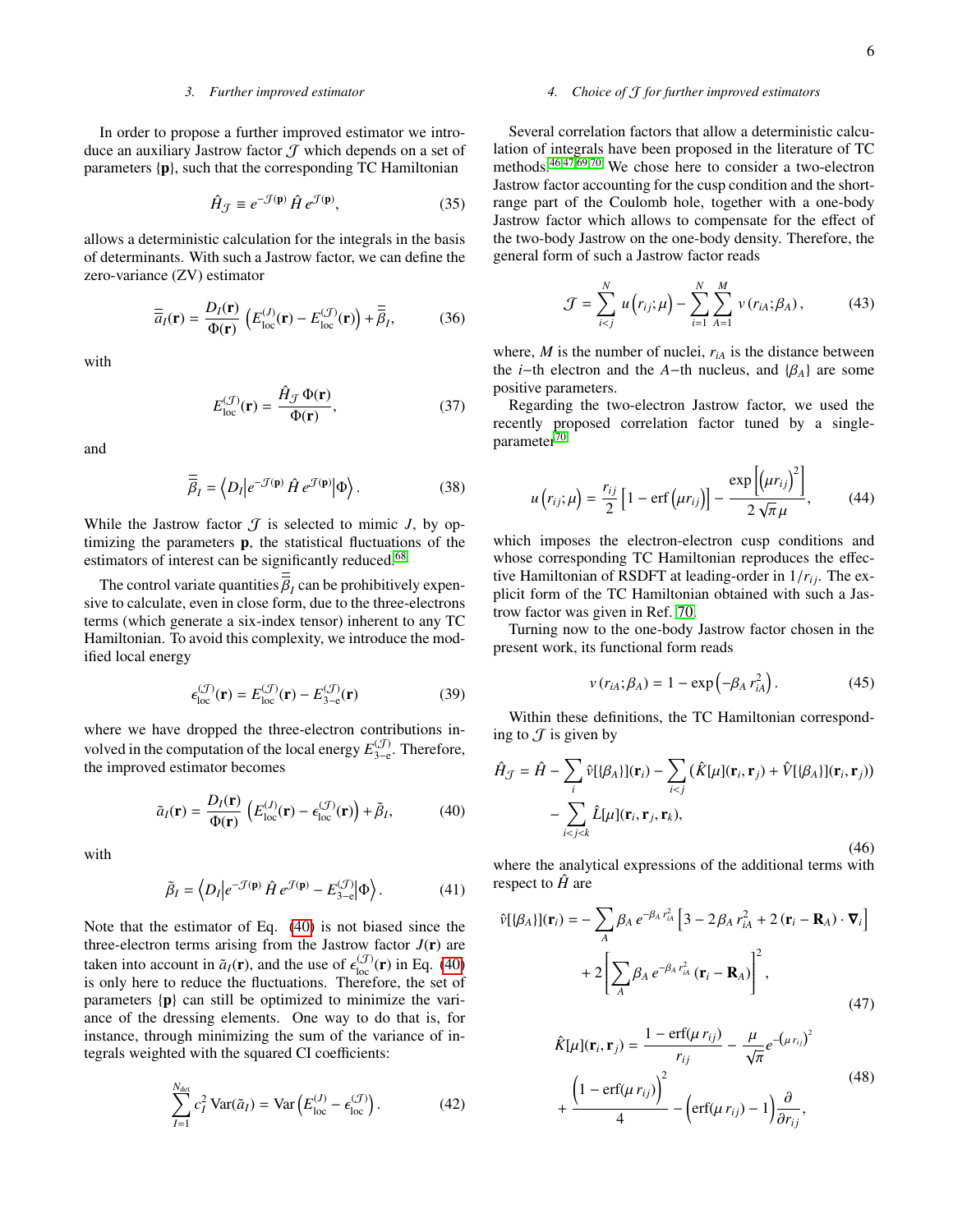$$
\hat{V}[\{\beta_A\}](\mathbf{r}_i, \mathbf{r}_j) = -\left(\frac{1 - \text{erf}(\mu r_{ij})}{r_{ij}}\right) \sum_A \beta_A
$$
\n
$$
\times (\mathbf{r}_i - \mathbf{r}_j) \cdot \left[ (\mathbf{r}_i - \mathbf{R}_A) e^{-\beta_A r_{iA}^2} - (\mathbf{r}_j - \mathbf{R}_A) e^{-\beta_A r_{jA}^2} \right],
$$
\n(49)

and

$$
\hat{L}[\mu](\mathbf{r}_i, \mathbf{r}_j, \mathbf{r}_k) = \frac{1 - \text{erf}(\mu r_{ij})}{2r_{ij}} \mathbf{r}_{ij} \cdot \frac{1 - \text{erf}(\mu r_{ik})}{2r_{ik}} \mathbf{r}_{ik} \n+ \frac{1 - \text{erf}(\mu r_{ji})}{2r_{ij}} \mathbf{r}_{ji} \cdot \frac{1 - \text{erf}(\mu r_{jk})}{2r_{jk}} \mathbf{r}_{jk}
$$
\n
$$
+ \frac{1 - \text{erf}(\mu r_{ki})}{2r_{ik}} \mathbf{r}_{ki} \cdot \frac{1 - \text{erf}(\mu r_{kj})}{2r_{kj}} \mathbf{r}_{kj}.
$$
\n(50)

The computation of analytical or mixed analytical integrals on a Gaussian basis for  $\hat{K}[\mu](\mathbf{r}_i, \mathbf{r}_j)$  and  $\hat{L}[\mu](\mathbf{r}_i, \mathbf{r}_j, \mathbf{r}_k)$  have been<br>given in Ref. 70, and similar schemes have been used for the given in Ref. [70,](#page-12-35) and similar schemes have been used for the integrals involving  $\hat{v}[\{\beta_A\}](\mathbf{r}_i)$  and  $\hat{V}[\{\beta_A\}](\mathbf{r}_i, \mathbf{r}_j)$ .

#### <span id="page-6-0"></span>IV. NUMERICAL RESULTS

In the present section we investigate the efficiency of the TC approach by performing a series of test calculations on both atomic and molecular systems. The wave function calcu-lations were performed with the QUANTUM PACKAGE<sup>[71](#page-12-36)</sup> program, and the QMC calculations were made with QMC=CHEM.<sup>[72,](#page-12-37)[73](#page-12-38)</sup> A plug-in was developed in Quantum Package to read the elements sampled with QMC=CHEM and add the deterministic control variate quantity for the dressing of the Hamiltonian to be diagonalized. Throughout this work, the initial wave function used in the iterative dressing is the ground state eigenvector of the usual Hamiltonian and the basis of Slater determinants is kept fixed.

In Sec. [IV A](#page-6-1) we report a detailed study on the Be atom in order to compare the present optimization scheme with the usual linear method and stochastic reconfiguration. Then, in Sec. [IV B](#page-7-0) we perform more realistic calculations with wave functions containing several hundreds of thousands of Slater determinants on atomic and molecular systems.

## <span id="page-6-1"></span>A. The Beryllium atom

In the present section we use a small system, the Be atom, in order to investigate several numerical aspects of the present work: i) the convergence of the iterative scheme described in Sec. [III B](#page-3-0) used to obtain the right-eigenvector of a given non-Hermitian matrix, and ii) the effect of the incompleteness of the basis set on the discrepancy between the true variational minimum of  $\hat{H}_{\text{VMC}}^{\mathcal{B}}$  and  $\hat{H}_{\text{TC}}^{\mathcal{B}}$  as discussed in Sec. [III.](#page-2-0) The numerical study of the reduction of the statistical fluctuations of the present scheme through improved estimators will be presented in Sec. [IV B.](#page-7-0) Throughout Sec. [IV A,](#page-6-1) we project both the TC and VMC Hamiltonians on the *N*-electron basis set B made of the Hartree-Fock determinant in the cc-pCVDZ atomic basis set and all singly and doubly excited determinants, which results in a set of about 350 determinants. Also,

we use the following Jastrow factor  $J(r)$  to define both the TC and VMC Hamiltonians

<span id="page-6-2"></span>
$$
J(\mathbf{r}) = \sum_{i < j} u\left(r_{ij}; \mu\right),\tag{51}
$$

with  $\mu = 1.0$ . In the case of the TC Hamiltonian, thanks to the simple analytical form of  $J(r)$ , the two- and three-body integrals involved in the TC Hamiltonian can be computed exactly, and we therefore avoid any problems related to the stochastic sampling inherent to VMC.

# *1. Iterative scheme to obtain right-eigenvector of the TC Hamiltonian*

To analyze the iterative scheme leading to the lowest righteigenvector of the TC Hamiltonian, we built explicitly the matrix of the TC Hamiltonian within  $\mathcal{B}$  and obtained as a reference the exact TC ground state eigenvalue and eigenvectors within  $B$  by using a non-Hermitian eigensolver present in the LAPACK<sup>[74](#page-12-39)</sup> library.

We report in Fig. [1](#page-7-1) the convergence of the absolute error between the exact ground state eigenvalue and that obtained with the iterative scheme at a given iteration. From Fig. [1](#page-7-1) one can notice that the iterative scheme converges, although not in a monotonic way for the first five iterations, towards the exact energy. A detailed analysis of the data shows that an error of about <sup>∼</sup> <sup>0</sup>.6 mH is reached in only two iterations. This experiment validates that without statistical fluctuations, this method returns the right eigenvector of the TC Hamiltonian within chemical accuracy in about  $2 - 3$  iterations. This observation appears to be true for more complex systems as it will be shown in the next sections.

One can now focus on the efficiency of the TC iterative eigensolver with respect to the optimization in the sense of the VMC energy (*i.e.* in the presence of the Jastrow factor of Eq. [\(51\)](#page-6-2)). We reported in Fig. [1](#page-7-1) the convergence of the VMC energy of the wave function at a given iteration of the iterative scheme. From Fig. [1](#page-7-1) it appears that the first two iterations lower the VMC energy by about ∼ 40 mH, the successive iterations having only a minor impact on the VMC energy are within two statistical deviations.

## *2. E*ff*ect of an incomplete basis set and comparison with other optimization methods*

Having validated the approach of the iterative dressing technique to obtain the eigenvector of the TC Hamiltonian in a given Slater determinant basis set  $B$ , we propose here to investigate the effect of the incompleteness of such a basis set. Indeed, as shown in the appendix (see Sec. [VI\)](#page-10-0), the ground state eigenvector of  $\hat{H}_{\text{VMC}}^{\mathcal{B}}$  (*i.e.* the VMC Hamiltonian projected in B) does not necessarily coincide with the ground state right-eigenvector of  $\hat{H}_{\text{TC}}^{\mathcal{B}}$  (*i.e.* the TC Hamiltonian projected in  $B$ ) as long as  $B$  is incomplete. Therefore the variational energy obtained with the latter is necessarily an upper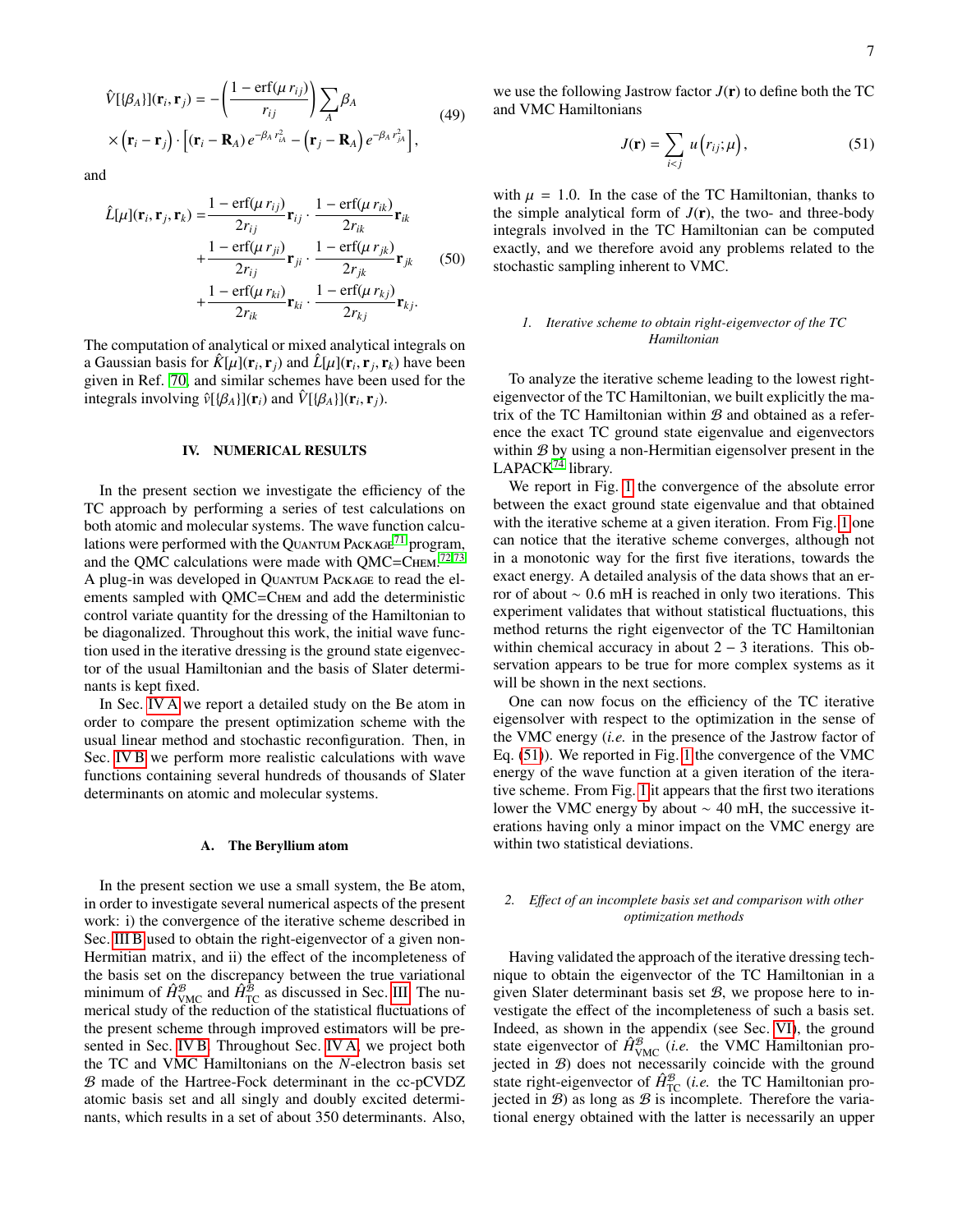<span id="page-7-1"></span>

FIG. 1: Convergence of the TC and VMC energies along the iterative dressing. (a) Difference between the TC energy obtained by a direct diagonalization and that obtained by the iterative dressing technique. (b) VMC energy of the CI-J wavefunction before optimizing  $(i = 0)$  and during the iterative dressing.

bound to the ground state eigenvalue of  $\hat{H}_{\text{VMC}}^{\mathcal{B}}$ , and we propose here to quantify this on a simple system such as the Be atom.

We sampled the matrix elements of  $\hat{H}_{\text{VMC}}^{\mathcal{B}}$  together with the corresponding overlap matrix and solved the GEP of the form of Eq. [\(8\)](#page-2-3) to obtain the ground state eigenvector. The matrix elements are impacted by statistical fluctuations, so we have made simulations with increasingly large numbers of samples. To show the impact of these fluctuations on the energy of the obtained eigenvector, we report in Fig [2](#page-8-0) the convergence of the variational energy of the eigenvector as a function of the wall-clock time used to sample the matrices with 72 CPU cores. We also report on the same figure the convergence of the SR approach applied to the same problem with a step size  $\tau = 0.01$  (Eq.[\(9\)](#page-2-2)). We compare these variational energies with those obtained with the two first iterations of the iterative dressing scheme. In order to make the comparison more fair, instead of using the exact analytical integrals involved in  $\hat{H}_{\text{TC}}^{\mathcal{B}}$ , we sampled the dressing elements in VMC using the estimator  $\overline{a}_{I}^{(V_1)}$  of Eq. [\(31\)](#page-4-3) with the Coulomb potential of Eq. [\(33\)](#page-4-4). At each iteration, the dressing vector was sampled using a run of 50 minutes on 72 cores. From Fig. [2](#page-8-0) we can observe that the variational energies obtained with the two schemes converge essentially to the same energy as the one obtained with the TC optimization scheme, the latter being the lowest obtained within the CPU time spent. One can also notice the slow convergence and the erratic behaviour of the GEP approach, which is caused by the large fluctuations of the sampled matrix elements<sup>[17](#page-11-13)</sup>. Regarding the SR approach, one can also see the slow rate of convergence. These calculations show that, even for a basis of Slater determinants far from being complete such as the CI with single and double substitutions (CISD) in a cc-pCVDZ basis set, the error with respect to the true minimum is negligible, and in that precise case the new scheme provides a lower variational energy than the two other schemes based on usual VMC approaches. This

demonstrates that the error induced by a finite sampling are more important than the finite basis approximations.

## <span id="page-7-0"></span>B. Large wave function optimizations on atomic and molecular systems

The optimization of CI coefficients in all-electron calculations is considered a difficult task because of the wide fluctuations of the sampled matrix elements. The large magnitude of the contributions to the local energy of the electrons close to the nucleus are responsible for these large fluctuations. As illustrated in Fig. [2,](#page-8-0) this strongly impacts the rate of convergence of the optimization algorithms. Here, we illustrate the efficiency of our improved estimators on all-electron calculations of  $C_2$ ,  $N_2$ ,  $O_2$ , and  $F_2$  with expansions made of a few hundred thousand parameters. It is worth mentioning that point-group symmetry was not exploited in the optimization.

Throughout this section, the following Jastrow factor was used:

$$
J(\mathbf{r}) = \sum_{i < j}^{N} \frac{r_{ij}}{2(1 + b \, r_{ij})} - \sum_{i=1}^{N} \sum_{A=1}^{M} \left( \frac{\alpha_A \, r_{iA}}{1 + \alpha_A \, r_{iA}} \right)^2. \tag{52}
$$

We performed all electrons calculations using Dunning's ccpVTZ basis set.[75](#page-12-40), and in order to investigate the behaviour of the present schemes within pseudo-potential calculations, we report calculations in the case of the  $N_2H_4$  molecule using the Burkatzki-Filippi-Dolg effective core potentials (ECPs)<sup>[76](#page-12-41)</sup> in the compatible double zeta basis set. The energy was com-puted in the determinant localization approximation.<sup>[77](#page-12-42)</sup>

For all diatomics, the bond lengths were taken to be the experimental ones given by Huber and Herzberg.<sup>[78](#page-12-43)</sup> The geometry of  $N_2H_4$  is the experimental geometry. The Jastrow factors were optimized at the Hartree-Fock (HF) level with a single determinant, and then frozen-core CIPSI calculations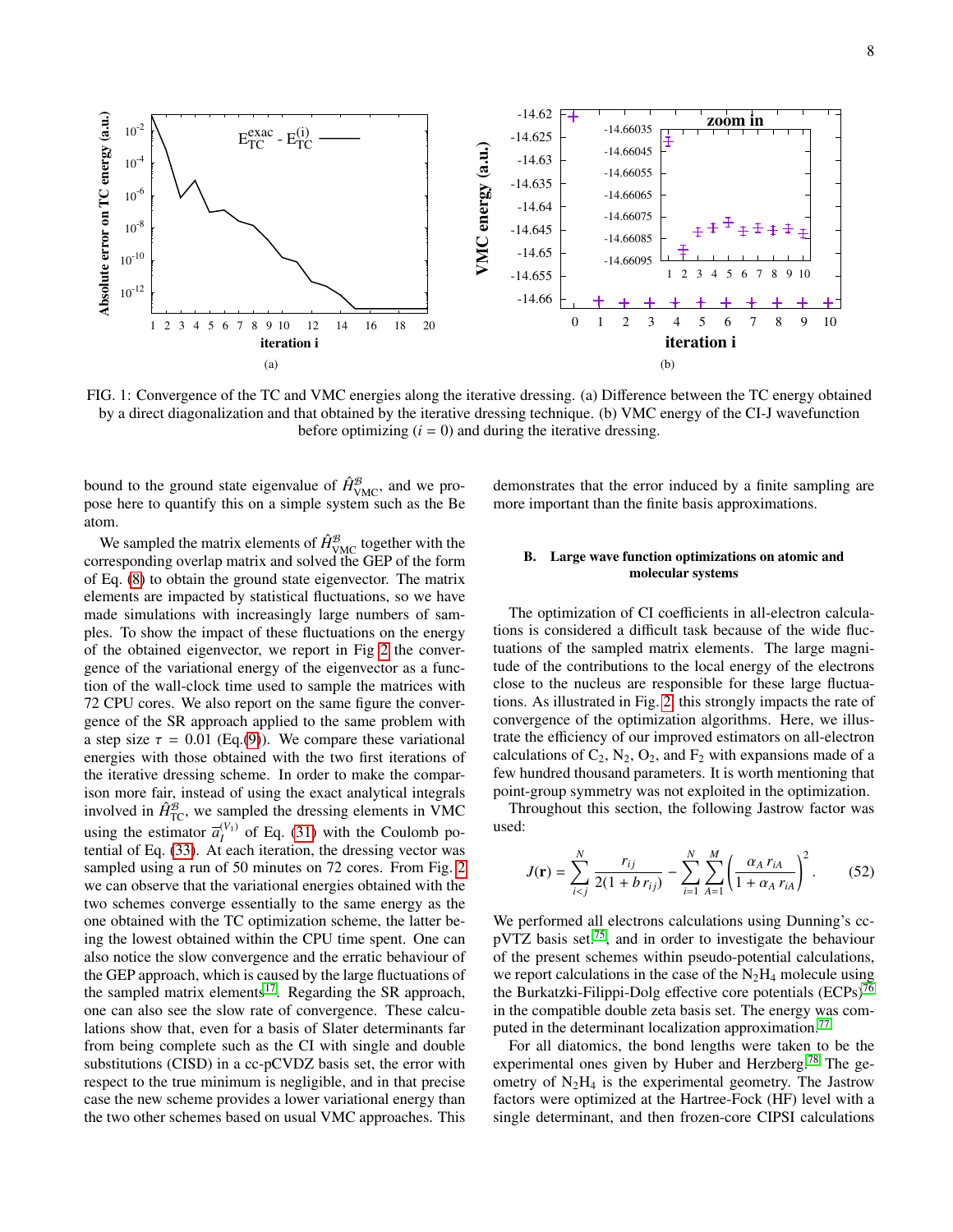<span id="page-8-0"></span>

FIG. 2: Convergence of the variational energies of the ground state eigenvector of (a) the GEP method and (b) the SR method. On each figure we report the variational energies obtained with the two first iterations of the dressing scheme.

<span id="page-8-1"></span>

FIG. 3: Statistical errors of the estimators:  $a_I$  (Eq. [\(26\)](#page-4-2)),  $\overline{a}_I^{(V_1)}$ and  $\bar{a}_I^{(V_2)}$  (Eq. [\(31\)](#page-4-3)),  $\bar{\bar{a}}_I$  (Eq. [\(36\)](#page-5-1)), and  $\tilde{a}_I$  (Eq. [\(40\)](#page-5-0)), obtained in a common VMC sampling.

were made in the full valence CI space using Hartree-Fock orbitals in the cc-pVTZ basis set to generate the initial CI expansions.

## <span id="page-8-2"></span>*1. Reduction of statistical fluctuations through control variates*

We begin this study by investigating the reduction of statistical fluctuations of the sampled quantities using the various control variates presented in Sec. [III C.](#page-4-0) We report in Fig. [3](#page-8-1) a comparison between the statistical errors obtained in a single VMC run for the 25 most important determinants of the  $N_2$ molecule using different estimators: i) the standard estimator *a*<sub>*I*</sub> given in Eq. [\(26\)](#page-4-2); ii) the improved estimators  $\overline{a}_{I}^{(V_1)}$  and  $\overline{a}_{I}^{(V_2)}$ of Eq. [\(31\)](#page-4-3), corresponding to the model potentials of Eqs. [\(33\)](#page-4-4) and [\(34\)](#page-4-5) with  $\mu = 10$ , respectively; iii) the TC-correlated estimators  $\overline{\overline{a}}_I$  and  $\overline{a}_I$  (Eqs. [\(36\)](#page-5-1) and [\(40\)](#page-5-0)) which involve the Jastrow factor  $\mathcal J$  with the parameters given in table [I.](#page-9-0) For  $N_2$ , as well as for other systems considered in the following, the parameters were optimized to reduce the fluctuations of the weighted variance given in Eq [\(42\)](#page-5-2).

As apparent from Fig. [3,](#page-8-1) the fluctuations of the improved estimators are much smaller than those of the standard estimator. The singularity-free potential (estimator  $\overline{a}_{I}^{(V_2)}$ ) yields smaller statistical errors than the Coulomb potential (estimator  $\overline{a}_{I}^{(V_1)}$ ). The noise is further reduced using the TC-based estimators  $\overline{a}_I$  and  $\tilde{a}_I$ , and we can observe that neglecting the three-electron terms in the local energy does not increase the fluctuations. The latter is extremely important from a computational perspective as the TC calculations without any of the three-electron terms has essentially the same computational scaling as a standard calculation using the regular Hamiltonian (*i.e.* without any Jastrow factor).

To get an overview of the reduction of the statistical error on the complete set of coefficients, we compared for each estimator *a* the ratio of the sum of the standard deviations with the one obtained with the bare estimator  $\alpha$  using the ratio

$$
r(a) = \frac{\sum_{I=1}^{N_{\text{det}}} \sigma(a_I)}{\sum_{I=1}^{N_{\text{det}}} \sigma(\alpha_I)}.
$$
 (53)

We obtained  $r(\overline{a}_I^{(V_1)}) = 0.027$ ,  $r(\overline{a}_I^{(V_2)}) = 0.022$ ,  $r(\overline{a}_I) = 0.009$ ,  $r(\overline{a}_I) = 0.009$ , showing that the reduction of statistical error is  $r(\tilde{a}_I) = 0.009$ , showing that the reduction of statistical error is observed for all determinants and not only the most important ones.

### <span id="page-8-3"></span>*2. Optimization of large wave functions for molecular systems*

Having established the estimator with the lowest statistical fluctuations in Sec. [IV B 1,](#page-8-2) we optimize the CI parameters of the CIPSI-Jastrow wave functions using the estimator  $\tilde{a}_I(\mathbf{r})$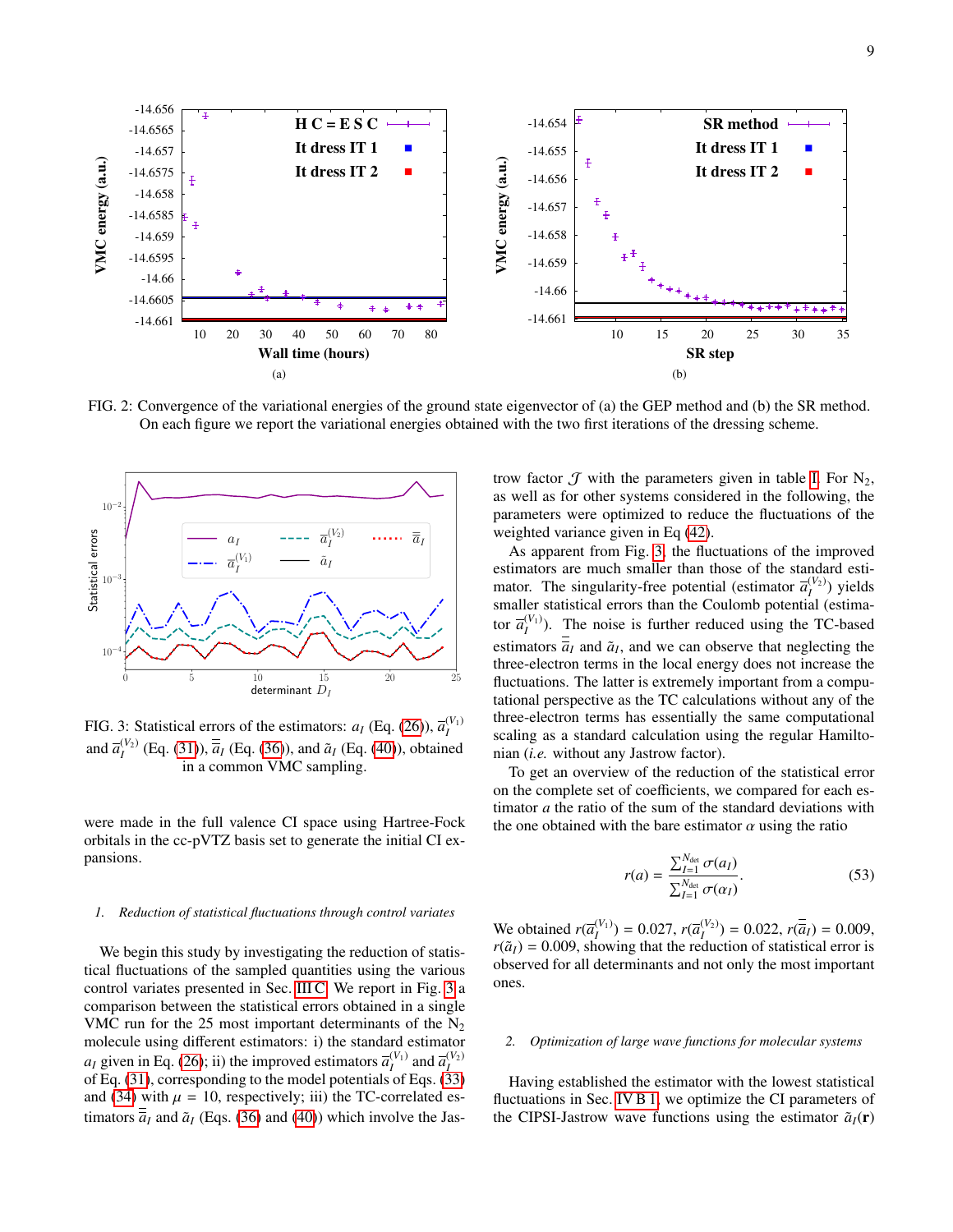| N <sub>2</sub> | O <sub>2</sub>                                                                                     | F <sub>2</sub>         |                        |
|----------------|----------------------------------------------------------------------------------------------------|------------------------|------------------------|
|                |                                                                                                    |                        | $N_2H_4$               |
|                | $cc$ -p $VTZ$                                                                                      | $cc$ -p $VTZ$          | BFD/cc-pVDZ            |
| 298 250        | 123 711                                                                                            | 191 538                | 1 000 000              |
| 1.0977         | 1.2075                                                                                             | 1.4119                 |                        |
| 1.829          | 1.923                                                                                              | 2.206                  | 1.000                  |
| 0.691          | 0.882                                                                                              | 0.691                  | N:0.690, H:0.170       |
| 2.161          | 2.263                                                                                              | 1.619                  |                        |
|                |                                                                                                    | 0.410                  |                        |
| $-108.98347$   | $-149.65257$                                                                                       | $-198.75204$           | $-21.73877$            |
| $-109.2668(1)$ | $-150.0060(1)$                                                                                     | $-199.0884(1)$         | $-22.1008(1)$          |
| $-109.35465$   | $-150.09752$                                                                                       | $-199.26114$           | $-22.11353$            |
|                |                                                                                                    |                        |                        |
| $-109.4785(1)$ | $-150.2451(2)$                                                                                     | $-199.3766(3)$         | $-22.1969(5)$          |
| $-109.4986(1)$ | $-150.2670(1)$                                                                                     | $-199.4297(2)$         | $-22.2297(3)$          |
| $-109.4986(1)$ | $-150.2671(1)$                                                                                     | $-199.4300(2)$         | $-22.2297(3)$          |
| $-109.4989(1)$ | $-150.2673(1)$                                                                                     | $-199.4306(2)$         | $-22.2302(3)$          |
|                | $cc$ -p $VTZ$<br>$-75.6587(1)$<br>$-75.8808(1)$<br>$-75.8896(1)$<br>$-75.8902(1)$<br>$-75.8903(1)$ | $4.288 \times 10^{-3}$ | $6.209 \times 10^{-3}$ |

<span id="page-9-0"></span>TABLE I: Parameters and energies (a.u.) associated with the different wave functions. The convergence of the energy with the iterations of optimization is shown in the bottom part of the table.

given in Eq. [\(40\)](#page-5-0). We begin our study with all electron calculations on the  $C_2$ ,  $N_2$ ,  $O_2$  and  $F_2$  molecules. The parameters of  $J$  for each molecule and the corresponding VMC energies are reported in table [I.](#page-9-0)

For all systems, we observe a sub-milliHartree convergence after two optimization iterations, although a single iteration could be sufficient. The gains in VMC energy are 10 mH for  $C_2$ , 20 mH for  $N_2$ , 22 mH for  $O_2$  and 53 mH for  $F_2$ . It is remarkable that the optimization is still stable for the  $F_2$ molecule which has the largest total energy. These results confirm that this optimization method can be used as a black box method in routine calculations.

We conclude our study by a calculation on the  $N_2H_4$ molecule using a BFD ECP with the corresponding double zeta basis set. For this system, 1 000 000 CI coefficients are optimized. The results of the optimization are presented in table [I](#page-9-0) and show that two iterations are required to converge to the minimum energy which is about ∼ 32 m*E*<sup>h</sup> below the initial energy. This result confirms that the present scheme allows the optimization in an ECP framework of very large CI expansions even with the simplest estimator (Eqs. [\(31\)](#page-4-3) and [\(33\)](#page-4-4)).

### V. SUMMARY

We have presented an iterative method to optimize large CI expansions in the presence of a general correlation factor. The main idea is to consider a similarity-transformation of the Hamiltonian by the Jastrow factor which results in an effective Hamiltonian, the so-called TC Hamiltonian, having the same right-eigenvectors than the usual ground state VMC eigenvector in the limit of a complete basis. The effect of the Jastrow factor in the TC approach can be written as an additive dressing of the standard Hamiltonian. The QMC simulations are then used only to sample the quantities required for such a dressing, and to compute the variational energy associated with the wave function. The main advantages of the present approach are i) a large part of the quantities required to optimize the wave function are analytical (*i.e.* with zero fluctuations), ii) the number of quantities to sample is equal to the number of determinants, and iii) the fluctuations of the sampled quantities are small.

After having illustrated in Sec. [IV A](#page-6-1) the robustness of the present approach on calculations on the Be atom even far from the complete basis set limit (*i.e.* in realistic cases), we have shown in Sec. [IV B](#page-7-0) its efficiency on wave functions made of a few hundred thousand Slater determinants. We demonstrated in Sec. [IV B 1](#page-8-2) how one can significantly lower the statistical fluctuations of the computed quantities thanks to control variates, and in Sec. [IV B 2](#page-8-3) how it performs on molecular systems with wave functions with  $10^5 - 10^6$  determinants. The efficiency of this approach comes from the mixing of the deterministic transcorrelated method, with the QMC method: a large fraction of the needed matrix elements can be computed in the standard framework of wave function methods, and only a small number of contributions come from the QMC simulations. Therefore, the quantities of interest have by nature a very low variance. It is possible to put more computational weight on the deterministic part of the calculation to reduce even more the statistical fluctuations, and the user has the flexibility to find the best compromise between the computational cost of the control variates and the QMC simulations.

We have also shown that this method has several advantages regarding computational considerations. First, the memory required in the QMC code is minimal: only  $N_{\text{det}}$  quantities need to be stored since the overlap matrix is not needed, and these quantities are computed using building blocks that are already needed for the computation of the energy. Hence, the extra computational cost is also minimal. Finally, it is important to mention that the fast convergence of the method (less than three iterations) is extremely important when considering massively parallel simulations. The only necessary blocking communications take place at the beginning and at the end of an iteration, so it is preferable to have an optimization algorithm with long computing phases and very few iterations than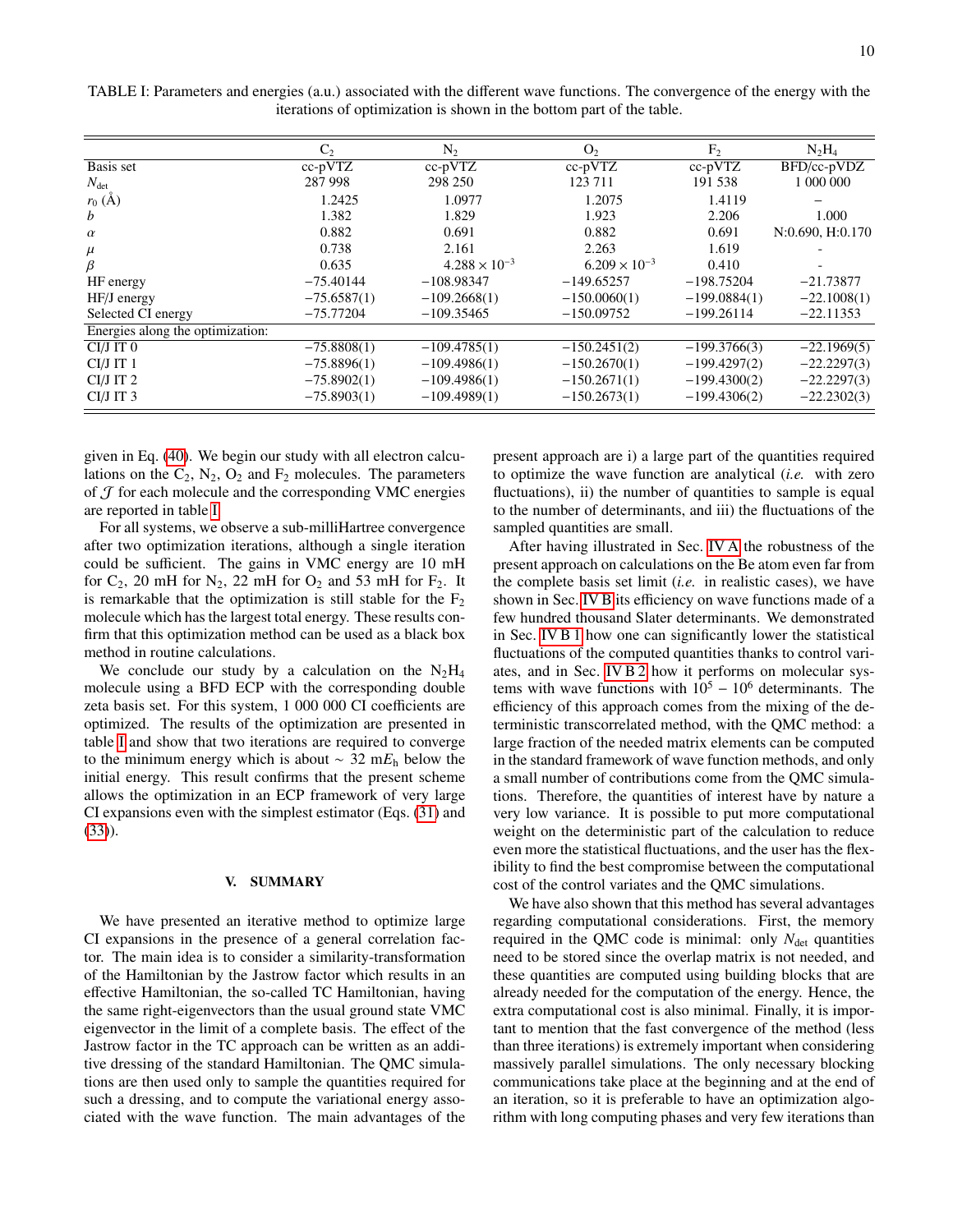the opposite.

In this paper, we have limited our examples to the optimization of CI expansions, but it is worth mentioning that this method can of course be applied in a super-CI framework for the optimization of the coefficients of the molecular orbitals. We plan to elaborate more on these aspects in a subsequent work.

#### ACKNOWLEDGMENTS

This work was performed using HPC resources from GENCI-TGCC (2021-gen1738) and from CALMIP (Toulouse) under allocation P22001, and was also supported by the European Centre of Excellence in Exascale Computing TREX — Targeting Real Chemical Accuracy at the Exascale. This project has received funding from the European Union's Horizon 2020 — Research and Innovation program — under grant agreement no. 952165.

#### <span id="page-10-0"></span>VI. APPENDIX

## A. VMC, Transcorrelation and projection in an incomplete basis set

The aim of the present section is to make a proper link between the VMC optimization and the TC approach when they are both projected in the same basis set.

## *1. Definition of the projector on a basis set*

Let B be a *N*-electron basis set, which can be for instance a set of *N*-electron Slater determinant

$$
\mathcal{B} = \{ |I\rangle, I = 1, N_{\mathcal{B}} \},\tag{54}
$$

which we will assume orthonormal for the sake of simplicity. Such a basis span a vector space  $V_B$  which is made of any functions  $|\Psi_{\mathcal{B}}\rangle$  being a linear combinations of the Slater determinants in  $B$ 

$$
\mathcal{V}_{\mathcal{B}} = \left\{ |\Psi_{\mathcal{B}}\rangle = \sum_{I \in \mathcal{B}} c_I |I\rangle, \ c_I \in \mathbb{C} \right\}.
$$
 (55)

From  $\mathcal B$  one can build the projector  $\hat P_{\mathcal B}$ 

$$
\hat{P}_{\mathcal{B}} = \sum_{\mathbf{I}} |\mathbf{I}\rangle\langle\mathbf{I}|,\tag{56}
$$

which verifies the projector property

<span id="page-10-1"></span>
$$
\hat{P}_{\mathcal{B}}\hat{P}_{\mathcal{B}} = \hat{P}_{\mathcal{B}}.\tag{57}
$$

Such a projector coincide with the identity for all wave functions in  $V_{\mathcal{B}}$ 

$$
\hat{P}_{\mathcal{B}}|\Psi_{\mathcal{B}}\rangle = |\Psi_{\mathcal{B}}\rangle. \tag{58}
$$

Therefore, in virtue of Eq.[\(57\)](#page-10-1) one obtains that

$$
\hat{P}_{\mathcal{B}}\hat{P}_{\mathcal{B}}|\Psi_{\mathcal{B}}\rangle = |\Psi_{\mathcal{B}}\rangle,\tag{59}
$$

which implies that

$$
(\hat{P}_{\mathcal{B}})^{-1} = \hat{P}_{\mathcal{B}}.\tag{60}
$$

One can define the *complementary basis set*  $\mathcal{B}^{\perp}$  which is the set of Slater determinants such that it completes the basis set

$$
\mathcal{B}^{\perp} = \{ |L\rangle \notin \mathcal{B} \},\tag{61}
$$

the corresponding vector space  $\mathcal{V}_{\mathcal{B}}^{\perp}$ 

$$
\mathcal{V}_{\mathcal{B}}^{\perp} = \left\{ \left| \Psi_{\mathcal{B}}^{\perp} \right\rangle = \sum_{\mathbf{L} \in \mathcal{B}^{\perp}} c_{\mathbf{L}} \left| \mathbf{L} \right\rangle \right\}
$$
(62)

and the corresponding projector  $\hat{P}_{\mathcal{B}}^{\perp}$  such that

$$
\hat{P}_{\mathcal{B}} + \hat{P}_{\mathcal{B}}^{\perp} = \mathbf{1},\tag{63}
$$

where 1 is the identity operator defined on the complete basis made of the reunion of  $\mathcal{V}_{\mathcal{B}}$  and  $\mathcal{V}_{\mathcal{B}}^{\perp}$ 

$$
1|\Psi\rangle = |\Psi\rangle \quad \forall |\Psi\rangle \in \mathcal{V}_{\mathcal{B}} \cup \mathcal{V}_{\mathcal{B}}^{\perp}.
$$
 (64)

An important property is that the projector  $\hat{P}_{\mathcal{B}}$  and the complementary projector  $\hat{P}_{\mathcal{B}}^{\perp}$  are orthogonal

<span id="page-10-2"></span>
$$
\hat{P}_{\mathcal{B}}\hat{P}_{\mathcal{B}}^{\perp} = \hat{P}_{\mathcal{B}}^{\perp}\hat{P}_{\mathcal{B}} = 0.
$$
 (65)

### *2. Link between the VMC and transcorrelated Hamiltonian within the same basis set*

The purpose of the present section is to establish the formal link between the VMC Hamiltonian and the TC one projected in a basis set. Let *J* be a Jastrow factor, one can then define the VMC Hamiltonian as

$$
H_{\text{VMC}} = e^{J} H e^{J},\tag{66}
$$

the corresponding TC Hamiltonian as

$$
H_{\rm TC} = e^{-J} H e^J,\tag{67}
$$

which are of course related by

$$
H_{\text{VMC}} = e^{2J} H_{\text{TC}}.\tag{68}
$$

The corresponding operators projected onto a basis set  $B$  are defined as

$$
\hat{H}^{\mathcal{B}}_{\text{VMC}} = \hat{P}_{\mathcal{B}} H_{\text{VMC}} \hat{P}_{\mathcal{B}},\tag{69}
$$

$$
\hat{H}_{\rm TC}^{\mathcal{B}} = \hat{P}_{\mathcal{B}} H_{\rm TC} \hat{P}_{\mathcal{B}},\tag{70}
$$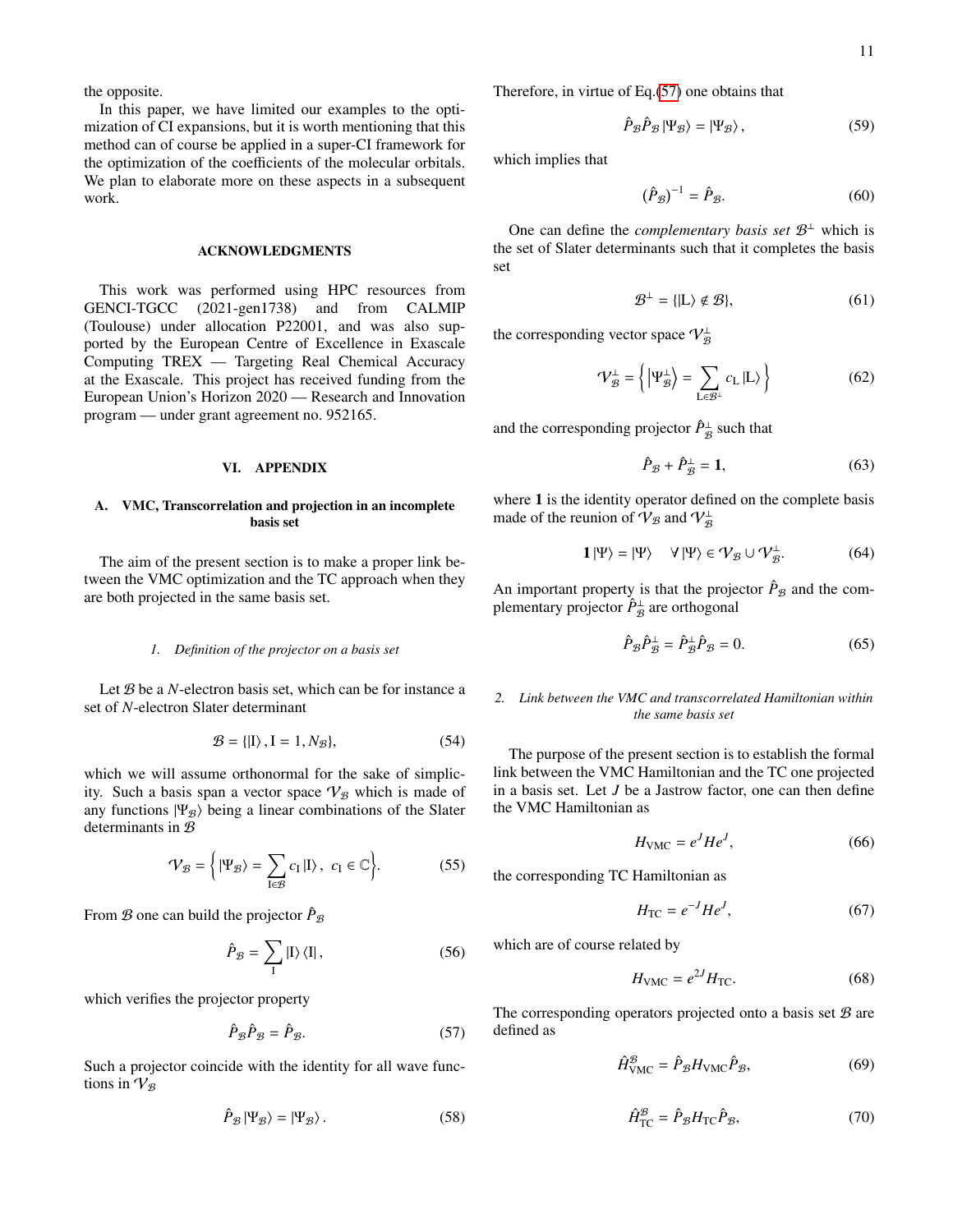and we would like to express  $\hat{H}^{\mathcal{B}}_{\text{VMC}}$  in terms of  $\hat{H}^{\mathcal{B}}_{\text{TC}}.$  To do so we write

$$
\hat{H}_{\text{VMC}}^{\mathcal{B}} = \hat{P}_{\mathcal{B}} e^{2J} H_{\text{TC}} \hat{P}_{\mathcal{B}}
$$
\n
$$
= \hat{P}_{\mathcal{B}} e^{2J} \mathbf{1} H_{\text{TC}} \hat{P}_{\mathcal{B}}
$$
\n
$$
= \hat{P}_{\mathcal{B}} e^{2J} (\hat{P}_{\mathcal{B}} + \hat{P}_{\mathcal{B}}^{\perp}) (\hat{P}_{\mathcal{B}} + \hat{P}_{\mathcal{B}}^{\perp}) H_{\text{TC}} \hat{P}_{\mathcal{B}}
$$
\n(71)

which, in virtue of Eq. [\(65\)](#page-10-2), reads

$$
\hat{H}^{\mathcal{B}}_{\text{VMC}} = \hat{P}_{\mathcal{B}} e^{2J} \hat{P}_{\mathcal{B}} \hat{H}^{\mathcal{B}}_{\text{TC}} + \hat{P}_{\mathcal{B}} e^{2J} \hat{P}^{\perp}_{\mathcal{B}} H_{\text{TC}} \hat{P}_{\mathcal{B}}.
$$
 (72)

If we define  $(e^{2J})_B = \hat{P}_B e^{2J} \hat{P}_B$  and

$$
\Delta_{\mathcal{B}}^{\text{TC-VMC}} = \hat{P}_{\mathcal{B}} e^{2J} \hat{P}_{\mathcal{B}}^{\perp} H_{\text{TC}} \hat{P}_{\mathcal{B}} \tag{73}
$$

we can then write

$$
\hat{H}^{\mathcal{B}}_{\text{VMC}} = (e^{2J})_{\mathcal{B}} \hat{H}^{\mathcal{B}}_{\text{TC}} + \Delta_{\mathcal{B}}^{\text{TC-VMC}}.
$$
\n(74)

Of course, in the limit where *B* is complete, one has that  $\hat{P}_{\hat{B}}^{\perp}$  = 0 and then  $\Delta_{\mathcal{B}}^{\text{TC-VMC}} = 0$ .

# *3. Link between the eigenvectors of the TC and VMC*

When working on a complete basis set, we know that the eigenvectors of  $H<sub>VMC</sub>$  coincides with the right-eigenvectors of  $H_{TC}$ 

$$
e^{J}He^{J}|\Psi_{i}\rangle = E_{i}e^{2J}|\Psi_{i}\rangle
$$
  
\n
$$
\Leftrightarrow e^{-2J}e^{J}He^{J}|\Psi_{i}\rangle = E_{i}e^{-2J}e^{2J}|\Psi_{i}\rangle
$$
  
\n
$$
\Leftrightarrow e^{-J}He^{J}|\Psi^{i}\rangle = E^{i}|\Psi^{i}\rangle.
$$
 (75)

We want now to find the same kind of relationship when the operators are projected in a basis set  $B$ . We start from the eigenvalue equation for  $\hat{H}_{\text{VMC}}^{\mathcal{B}}$ 

$$
\hat{H}_{\text{VMC}}^{\mathcal{B}} \left| \Psi_{\mathcal{B}}^{i} \right\rangle = E_{\mathcal{B}}^{i} (e^{2J})_{\mathcal{B}} \left| \Psi_{\mathcal{B}}^{i} \right\rangle, \tag{76}
$$

and inserting now the expression of  $\hat{H}^{\mathcal{B}}_{\text{VMC}}$  in terms of  $\hat{H}^{\mathcal{B}}_{\text{TC}}$  one obtains

$$
\left( (e^{2J})_{\mathcal{B}} \hat{H}_{\text{TC}}^{\mathcal{B}} + \Delta_{\mathcal{B}}^{\text{TC-VMC}} \right) \left| \Psi_{\mathcal{B}}^{i} \right\rangle = E_{\mathcal{B}}^{i} (e^{2J})_{\mathcal{B}} \left| \Psi_{\mathcal{B}}^{i} \right\rangle \tag{77}
$$

and multiplying by the inverse of  $(e^{2J})_B$  (which is  $(e^{-2J})_B$ ) from the left it comes

$$
\hat{H}_{\rm TC}^{\mathcal{B}} \left| \Psi_{\mathcal{B}}^{i} \right\rangle + (e^{-2J})_{\mathcal{B}} \Delta_{\mathcal{B}}^{\rm TC-VMC} \left| \Psi_{\mathcal{B}}^{i} \right\rangle = E_{\mathcal{B}}^{i} \left| \Psi_{\mathcal{B}}^{i} \right\rangle. \tag{78}
$$

One can explicit the term  $(e^{-2J})_{\mathcal{B}} \Delta_{\mathcal{B}}^{\text{TC-VMC}}$  which gives

$$
(e^{-2J})_{\mathcal{B}}\Delta_{\mathcal{B}}^{\text{TC-VMC}} = \hat{P}_{\mathcal{B}}e^{-J}(e^{-J}\hat{P}_{\mathcal{B}}e^{J} - 1)He^{J}\hat{P}_{\mathcal{B}}.
$$
 (79)

Defining

$$
\delta_{\mathcal{B}} = -e^{-J}\hat{P}_{\mathcal{B}}^{\perp}e^{J},\tag{80}
$$

one obtains

$$
(e^{-2J})_{\mathcal{B}}\Delta_{\mathcal{B}}^{\text{TC-VMC}} = \hat{P}_{\mathcal{B}}e^{-J}\delta_{\mathcal{B}}He^{J}\hat{P}_{\mathcal{B}}.
$$
 (81)

Therefore, the fact that the eigenvectors of  $\hat{H}_{\text{VMC}}^{\mathcal{B}}$  and  $\hat{H}_{\text{TC}}^{\mathcal{B}}$ do not coincide comes from the fact that  $\delta_{\beta} \neq 0$  in an incomplete basis set.

<span id="page-11-0"></span>∗ [scemama@irsamc.ups-tlse.fr](mailto:scemama@irsamc.ups-tlse.fr)

- <span id="page-11-1"></span><sup>1</sup> C. J. Calzado, C. Angeli, D. Taratiel, R. Caballol, and J.-P. Malrieu, J Chem Phys 131[, 044327 \(2009\).](http://dx.doi.org/ 10.1063/1.3185506)
- <sup>2</sup> S. Gozem, M. Huntress, I. Schapiro, R. Lindh, A. A. Granovsky, C. Angeli, and M. Olivucci, [J Chem Theory Comput](http://dx.doi.org/ 10.1021/ct3003139) 8, 4069 [\(2012\).](http://dx.doi.org/ 10.1021/ct3003139)
- 3 J. P. Malrieu, R. Caballol, C. J. Calzado, C. de Graaf, and N. Guihéry, Chem Rev 114[, 429 \(2014\).](http://dx.doi.org/ 10.1021/cr300500z)
- <sup>4</sup> W. Liu and M. R. Hoffmann, [Theor. Chem. Acc.](http://dx.doi.org/10.1007/s00214-014-1481-x) 133, 1481 (2014).
- <span id="page-11-2"></span><sup>5</sup> M. Hapka, K. Pernal, and O. V. Gritsenko, [J. Phys. Chem. Lett.](http://dx.doi.org/10.1021/acs.jpclett.0c01616) 11[, 5883 \(2020\).](http://dx.doi.org/10.1021/acs.jpclett.0c01616)
- <span id="page-11-3"></span><sup>6</sup> C. Angeli, C. J. Calzado, R. Cimiraglia, and J.-P. Malrieu, [J.](http://dx.doi.org/10.1063/1.2202738) Chem. Phys. 124[, 234109 \(2006\).](http://dx.doi.org/10.1063/1.2202738)
- <span id="page-11-4"></span> $^7$  G. Li Manni, D. Ma, F. Aquilante, [J.](http://dx.doi.org/ 10.1021/ct400046n) Olsen, and L. Gagliardi, J. [Chem. Theory Comput.](http://dx.doi.org/ 10.1021/ct400046n) 9, 3375 (2013).
- <span id="page-11-5"></span>8 J. Meller, J. P. Malrieu, and R. Caballol, [J. Chem. Phys.](http://dx.doi.org/10.1063/1.471220) 104, 4068 [\(1996\).](http://dx.doi.org/10.1063/1.471220)
- <span id="page-11-6"></span><sup>9</sup> U. S. Mahapatra, B. Datta, and D. Mukherjee, [J. Chem. Phys.](http://dx.doi.org/10.1063/1.478523) 110[, 6171 \(1999\).](http://dx.doi.org/10.1063/1.478523)
- <span id="page-11-7"></span><sup>10</sup> T. Shiozaki, G. Knizia, and H.-J. Werner, [J. Chem. Phys.](http://dx.doi.org/10.1063/1.3528720) 134,

[034113 \(2011\).](http://dx.doi.org/10.1063/1.3528720)

- <span id="page-11-8"></span><sup>11</sup> A. Savin, in *[Theoretical and Computational Chemistry](http://dx.doi.org/10.1016/S1380-7323(96)80091-4)*, Vol. 4 (Elsevier, Walthm, MA, USA, 1996) pp. 327–357.
- <sup>12</sup> K. Sharkas, A. Savin, H. J. Aa. Jensen, and J. Toulouse, [J. Chem.](http://dx.doi.org/10.1063/1.4733672) Phys. 137[, 044104 \(2012\).](http://dx.doi.org/10.1063/1.4733672)
- <span id="page-11-9"></span><sup>13</sup> K. Pernal and M. Hapka, [WIREs Comput. Mol. Sci.](http://dx.doi.org/10.1002/wcms.1566) 12, e1566 [\(2022\).](http://dx.doi.org/10.1002/wcms.1566)
- <span id="page-11-10"></span><sup>14</sup> L. E. Nitzsche and E. R. Davidson, [J. Chem. Phys.](http://dx.doi.org/10.1063/1.436151) 68, 3103 [\(1978\).](http://dx.doi.org/10.1063/1.436151)
- <span id="page-11-11"></span><sup>15</sup> Y. Garniron, A. Scemama, E. Giner, M. Caffarel, and P.-F. Loos, J. Chem. Phys. 149[, 064103 \(2018\).](http://dx.doi.org/ 10.1063/1.5044503)
- <span id="page-11-12"></span><sup>16</sup> T. Kato, Communications on Pure and Applied Mathematics 10, 151 (1957).
- <span id="page-11-13"></span><sup>17</sup> M. Nightingale and V. Melik-Alaverdian, Physical review letters 87, 043401 (2001).
- <sup>18</sup> C. Umrigar, J. Toulouse, C. Filippi, S. Sorella, and R. G. Hennig, Physical review letters 98, 110201 (2007).
- <sup>19</sup> J. Toulouse and C. J. Umrigar, The Journal of chemical physics 126, 084102 (2007).
- <span id="page-11-14"></span> $20\,$  J. Toulouse and C. Umrigar, The Journal of chemical physics 128,